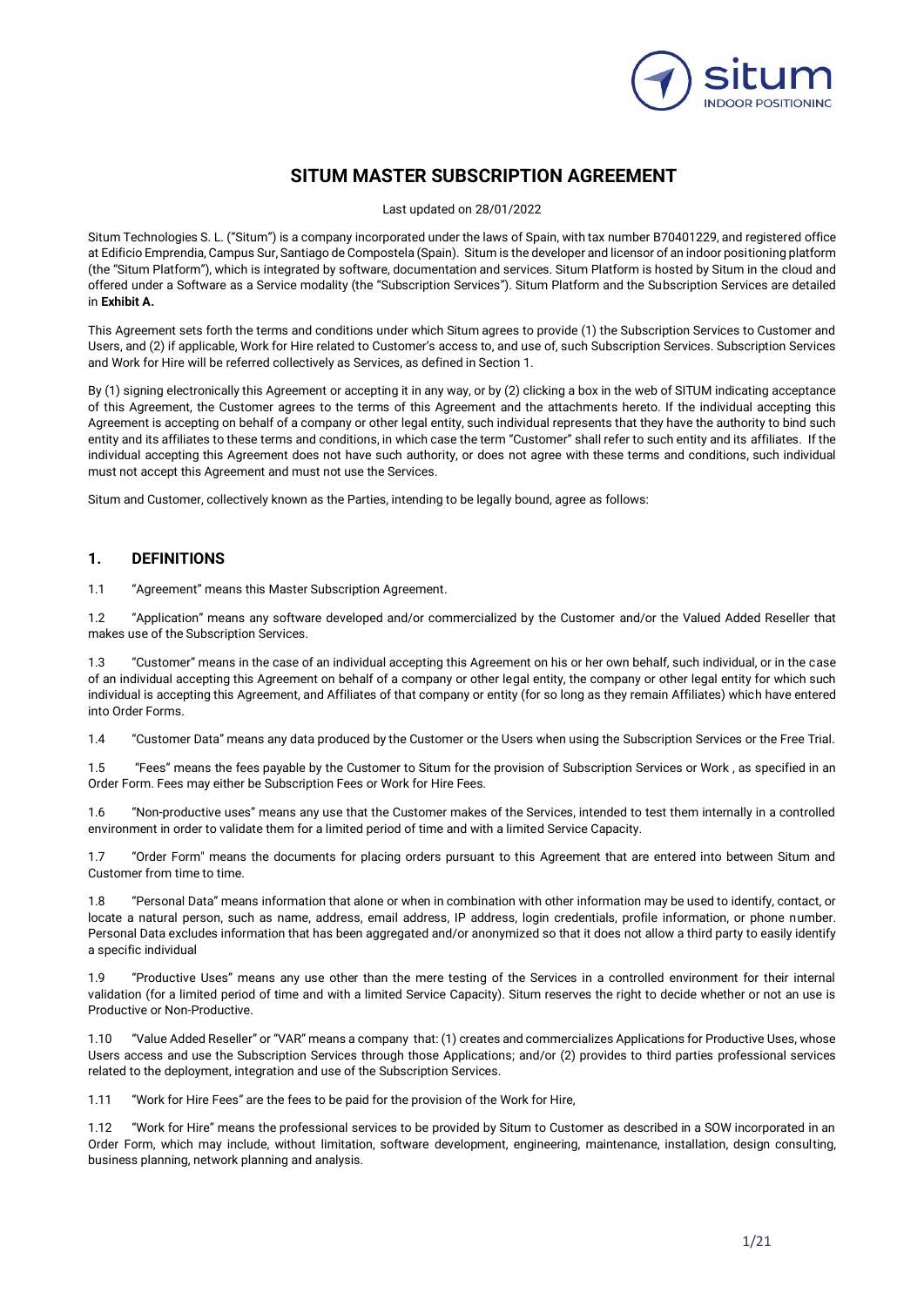

1.13 "Service Capacity or Capacity" means the usage restrictions that apply to the Subscription Services. Service Capacity will be specified in the applicable Order Form. In case of Free Trial, Service Capacity will be limited to a maximum of 2 buildings and 5 concurrent users.

1.14 "Services" means the services that are ordered by the Customer pursuant to an Order Form. Services may be "Subscription Services" or "Work for Hire" as set forth in Section 2

1.15 "Subscription Fees" are the fees to be paid for the provision of the Subscription Services.

1.16 "Subscription Services" refers to the Software as a Service that allows Customer or Users to access and use the Situm Platform in the terms defined in this Agreement.

1.17 "Subscription Services Term" is the period during which Situm shall provide the Subscription Services to Client pursuant of the applicable Order Form.

1.17 "Statement of Work" or "SOW" means a document that describes the Work for Hire that Situm agrees to perform for the Customer, as well as other Customer responsibilities related to it.

1.19 "Term" has the meaning described to that term in Section 5

1.20 "User" means an individual who is authorized by Customer to use the Services, for whom subscriptions to the Subscription Services have been ordered, and who have been supplied user identifications and passwords by Customer. Users may include but are not limited to Customer's employees, consultants, contractors and agents, and third parties with which Customer transacts business.

## **2. SERVICES**

2.1 Situm shall use commercially reasonable efforts to provide (1) Customer and Users access to the purchased Subscription Services, and (2) Customer the purchased Work for Hire, according to the terms and conditions of this Agreement.

2.2 Situm hereby grants Customer and Users a non-exclusive, revocable, non-transferable, non-sublicensable right and license (the "License") to (1) access and use the Subscription Services, for Productive Uses, limited to the Service Capacity and solely for internal business purposes as set forth herein; and (2) to create and commercialize Applications for Productive Uses as a Valued Added Reseller. Customer may also resell the License to a third party as long as (i) the third party creates the Application to be commercialised, and (ii) the resale is previously and expressely authorized in writing by Situm.

2.3 Prior to the activation of the License, the Customer must execute and pay the price agreed in the applicable Order Form.

2.4 Each Order Form can specify and further describe the Subscription Services to be provided in accordance with the representations and warranties set forth herein, and can identify each Application, user, limitations, fees, milestones, subscription term and also can include by reference an Statement of Work.

2.5 In case of any discrepancy, the Order Form and Statement of Work will take precedence over this Agreement.

## **3. FREE TRIAL**

The Customer may also enter this Agreement by registering for a Free Trial. In this case, conditioned on the terms and conditions of this Agreement, Situm grants Customer and Users for the period established in Clause 5.5 a non-exclusive, revocable, non-transferable, non-sublicensable right and license (the "Free-Trial License") to (1) access and use the Subscription Services, only for Non Productive Uses, limited to the Service Capacity and solely for internal business purposes as set forth herein, and (2) to create Applications only for Non Productive Uses, and solely for internal business purposes as set forth herein.

3.2 THE FREE TRIAL IS MADE AVAILABLE TO CUSTOMER IN ORDER TO TEST THE SUBSCRIPTION SERVICES. WHEN MAKING A PURCHASE, THE CUSTOMER AGREES THAT HE HAS HAD THE OPPORTUNITY TO MAKE ALL THE NECESSARY TESTS TO VALIDATE THAT THE SUBSCRIPTION SERVICES PROVIDED MEET ITS NEEDS AND REQUIREMENTS.

3.3 ANY DATA CUSTOMER ENTERS INTO SITUM PLATFORM, AND ANY CUSTOMIZATIONS MADE TO SITUM PLATFORM OR THE SUBSCRIPTION SERVICES BY OR FOR CUSTOMER, DURING CUSTOMER'S FREE TRIAL MIGHT BE PERMANENTLY DELETED UNLESS CUSTOMER PURCHASES A SUBSCRIPTION TO THE SAME SERVICES AS THOSE COVERED BY THE TRIALBEFORE THE END OF THE TRIAL PERIOD.

3.4 NOTWITHSTANDING THE "WARRANTY AND DISCLAIMER" AND "LIMITATION OF LIABILITY" SECTION BELOW, DURING THE FREE TRIAL THE SERVICES ARE PROVIDED "AS-IS" WITHOUT ANY WARRANTY AND SITUM SHALL HAVE NO INDEMNIFICATION OBLIGATIONS NOR LIABILITY OF ANY TYPE WITH RESPECT TO THE SERVICES FOR THE FREE TRIAL PERIOD.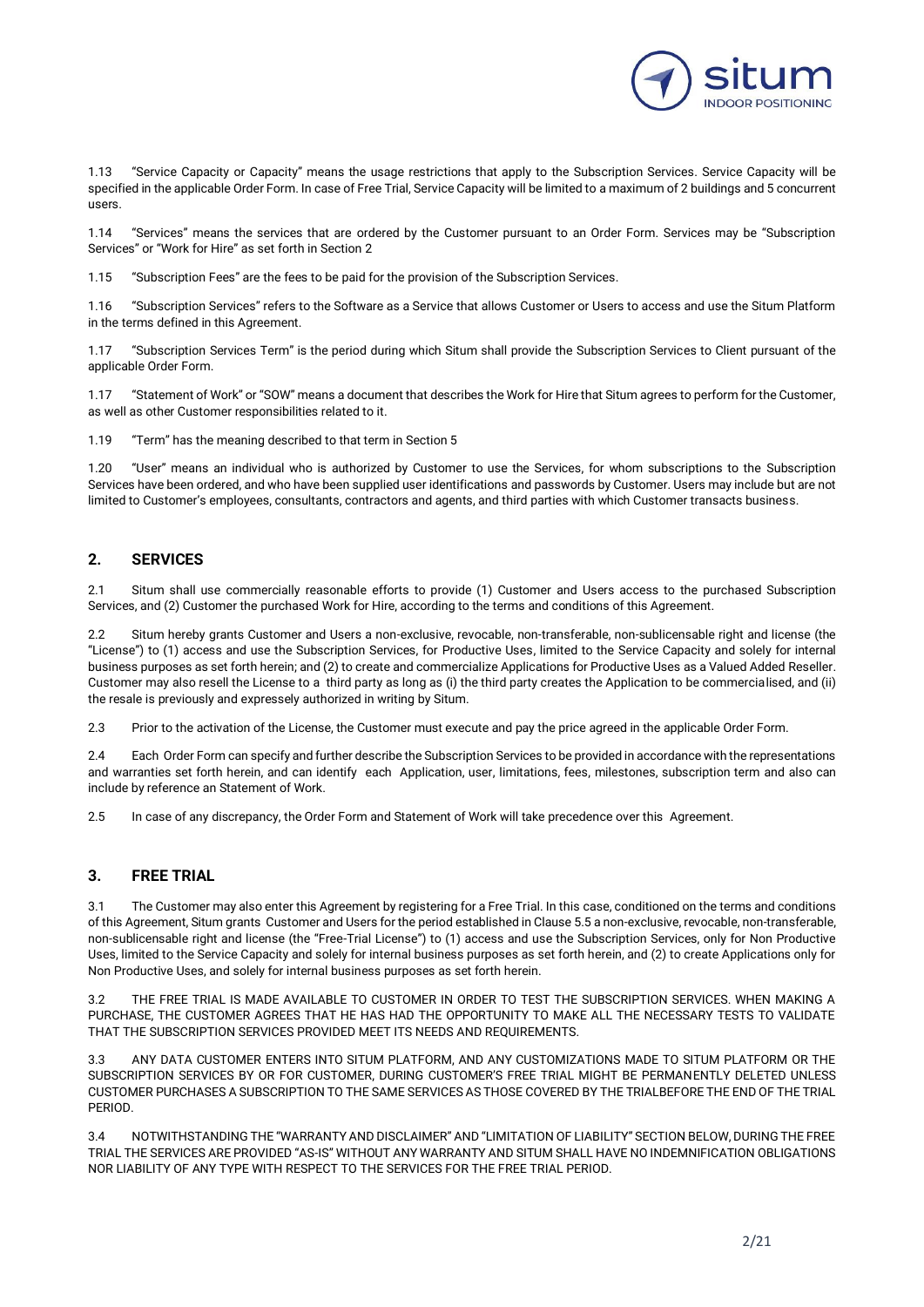

## **4. SERVICE LEVEL AGREEMENT, SUPPORT AND MAINTENANCE**

4.1 Subject to the terms of this Agreement, Situm will use commercially reasonable efforts to provide Customer the Subscription Services and reasonable technical support in accordance with the Service Level Agreement ("SLA") attached hereto as **Exhibit B**.

Subject to the terms hereof, Situm will use commercially reasonable efforts to fix any problems that arise from the use of the Services. Situm will use commercially reasonable efforts to ensure that the Customer always has access and can use the latest version of the Services, without additional charges, promptly after commercial release.

4.3 None of this applies to the Free Trial License, under which Situm will not have any compromise to provide any technical support, fixes or version upgrades.

## **5. TERM AND TERMINATION**

5.1 This Agreement commences on the date Customer first accepts (the "Effective Date") by (1) clicking a box indicating acceptance of this Agreement, (2) signing electronically this Agreement or accepting it in any way.

5.2 This Agreement continues until (the "Term"): (1) all purchased Subscription Services hereunder have expired or have been terminated (if applicable), and/or (2) all purchased Work for Hire has been provided (if applicable), and/or (3) the Free Trial has expired or has been terminated (if applicable).

5.3 The term of each purchased Subscription Service (the "Subscription Services Term") shall be as specified in the applicable Order Form. Except as otherwise specified in an Order Form, subscriptions will automatically renew for additional periods of one year unless either Party gives the other notice of non-renewal at least 30 days before the end of the relevant Subscription Services Term.

5.4 The term of each purchased Work for Hire (the "Work for Hire Term") shall be as specified in the applicable Statement of Work

5.5 The term of the Free Trial (the "Free Trial Term") shall be from the "Effective Date" until a maximum of 3 months from that date. The Free Trial might be renewed for additional 1 month periods by Situm. Situm may terminate the Free Trial and revoke the Free Trial license for any reason, at any time.

5.6 In addition to any other remedies it may have, either Party may also terminate this Agreement upon thirty (30) days' notice if the other Party materially breaches any of the terms or conditions of this Agreement or an Order Form or Statement of Work signed by both Parties pursuant this Agreement. Situm may also terminate this Agreement in the case of non-payment of any Services or any other fee owed by the Customer to Situm, or in any case if the Customer only holds a Free Trial License. Upon termination of the Agreement, each Order Form shall terminate, and Customer shall immediately cease all use of, and all access to, the Subscription Services and/or Free Trial Services, and Situm shall immediately cease providing the Work for Hire. Customer will pay in full for the Services up to and including the last day on which the Services are provided.

5.7 Upon termination of this Agreement some sections of this Agreement will be applicable such as: accrued rights to payment, confidentiality obligations, warranty disclaimers, and limitations of liability.

### **6. FEES AND PAYMENT**

6.1 Customer will pay Situm the applicable Fees described in each Order Form or Statement of Work

6.2 Unless otherwise specified in the applicable Order Form or Statement of Work: a) prices do not include VAT, b) Work for Hire Fees will be invoiced 50% in advance prior to the start of the Work for Hire, and the other 50% when Work for Hire is completed, c) Subscription Fees will be paid in advance prior to the activation of the Subscription Services, d) payments will be made no later than 30 days after the invoice is sent to the Customer.

6.3 If Customer's use of the Services exceeds any limits set forth on the Order Form or Statement of Work or otherwise requires the payment of additional fees (per the terms of this Agreement), Customer shall be billed for such usage and Customer agrees to pay the additional fees in the manner provided herein.

6.4 Situm reserves the right to change the Subscription Fees or applicable charges and to institute new charges and Subscription Fees at the end of each Subscription Services Term, upon thirty (30) days prior notice to Customer (which may be sent by email).

6.5 If Customer believes that Situm has billed Customer incorrectly, Customer must contact Situm no later than 7 days after the closing date on the first billing statement in which the error or problem appeared, in order to receive an adjustment or credit. Inquiries should be directed to Situm's accounting department ([accounting@situm.es\)](mailto:accounting@situm.es).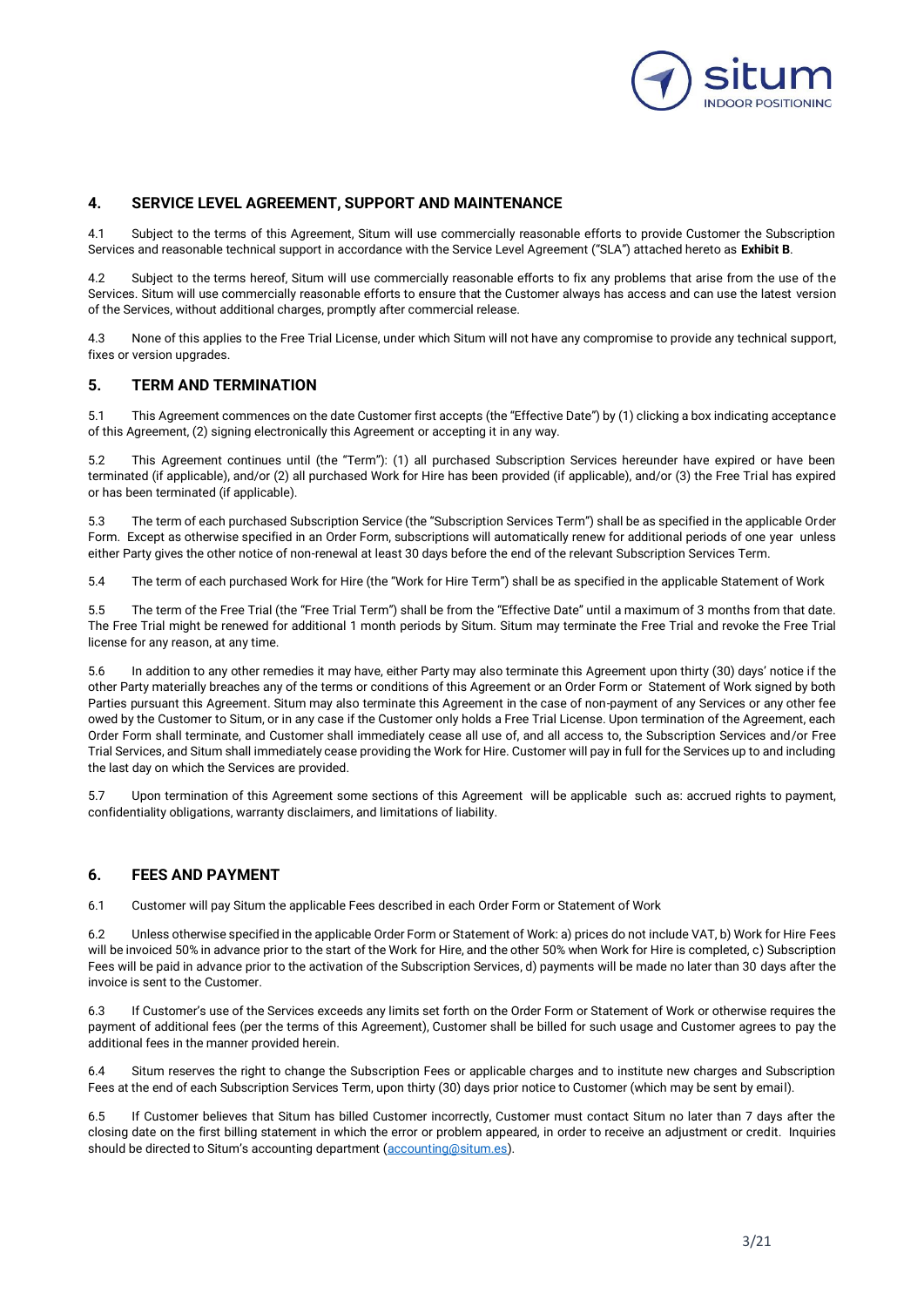

6.6 SITUM RESERVES THE RIGHT TO SUSPEND TEMPORARILY THE PROVISON OF THE SUBSCRIPTION SERVICES IF THE FULL PAYMENT IS NOT MADE ON THE DATE (OR BEFORE) SPECIFIED IN THE APPLICABLE ORDER FORM OR STATEMENT OF WORK. IN ADDITION, SITUM RESERVES THE RIGHT TO CANCEL THE PROVISION OF THE SUBSCRIPTION SERVICES IF, ONCE SUSPENDED FOR NON PAYMENT, THE BREACH IS MAINTENED FOR A PERIOD OF 5 DAYS.

6.7 Each Party will comply with any applicable tax laws, as applicable to such Party relating to the transactions under this Agreement, including any withholding obligations in the territory on account of any taxes, levies, fees or other charges. In case of any deduction, of such Withholding Taxes, Customer shall furnish to Situm with Withholding Tax Certificate to obviate requirement for Withholding Taxes under any applicable tax law.

## **7. RESTRICTIONS AND RESPONSIBILITIES**

7.1 Customer will not, nor permit or encourage any third party, directly or indirectly: reverse engineer, decompile, disassemble or otherwise attempt to discover the source code, object code or underlying structure, ideas, know-how or algorithms relevant to the Services or any software, documentation or data related to the Services; modify, translate, or create derivative works based on the Services or any software, documentation or data related to them (except to the extent expressly permitted by Situm or authorized within the Services); rent, lease, lend, sell, sublicense, assign, distribute, publish, transfer to anybody, or otherwise use the Services or any software related to them for timesharing or service bureau purposes or otherwise for the benefit of a third; or remove any proprietary notices or labels; use the Services for purposes of competitive analysis, the development of a competing software product or service, or any other purpose that is to Situm's commercial disadvantage.

7.2 Customer represents, covenants, and warrants that Customer will use the Services only in compliance with Situm's Acceptable Usage Policy, described in **Exhibit C**, and all applicable laws and regulations. Customer hereby agrees to indemnify and hold harmless Situm against any damages, losses, liabilities, settlements and expenses (including without limitation costs and attorneys' fees) in connection with any claim or action that arises from an alleged violation of the foregoing or otherwise from Customer's use of Services. Although Situm has no obligation to monitor Customer's use of the Services, Situm may do so and may prohibit any use of the Services it believes may be (or alleged to be) in violation of the foregoing.

7.3 Customer shall be responsible for obtaining and maintaining any equipment and ancillary services needed to connect to, access or otherwise use the Services, including, without limitation, modems, hardware, mobile phones, servers, software, operating systems, networking, web servers and so on (collectively, "Equipment"). Customer shall also be responsible for maintaining the security of the Equipment, Customer account, passwords (including but not limited to administrative and user passwords) and files, and for all uses of Customer account or the Equipment with or without Customer's knowledge or consent. Situm does not guarantee that the Services will be compatible with any Equipment that the Customer may have: in case of doubt, the Customer can use the Free Trial to explore such compatibility and/or direct an inquiry to Situm.

## **8. DATA PROTECTION**

8.1 In accordance with Regulation (EU) 2016/679 of the European Parliament and of the Council of 27 April 2016, regarding the protection of natural persons with respect to the processing of personal data and to the free distribution of these data (hereinafter, the "GDPR"), the Parties hereby stated that the data processed have been collected directly from the Parties, via email, by telephone and from written documents such as confidentiality agreements, offers, order forms and any other document validly accepted by the parties concerned. The purpose of data processing is the processing of data required for contractual management, development, maintenance, control and verification, these being the legal basis for the processing. Accordingly, the Parties consent commercial publicity communications, sent by email any other electronic or physical media. These communications shall be made by the Parties and related to their products and services.

8.2 The data obtained and processed shall not be communicated to third parties. However, it is possible that, as a consequence of the contracting of services, they must be communicated to shipping companies, advisors, technical consultants, lawyers, shareholders, directors and any other public or private entity to the extent necessary for the fulfillment of a legal or administrative obligation, which is accepted expressly by the interested parties.

8.3 The data provided by the Parties during the contract period shall be stored while a mutual interest exists in order to maintain the purpose of the processing and during the necessary time to fulfill with the legal obligations. When it is no longer necessary for this purpose, the data shall be deleted with appropriate security measures to guarantee the anonymity of the data or the total destruction of the same.

8.4 The Parties state the data shall be processed in accordance with the principles described in Article 5 of the GDPR. In addition, the interested parties have the right to withdraw their consent, to exercise their rights of access, rectification, portability and deletion of their data and to the limitation or opposition to their processing, by contacting the companies address and/or the email address set forth in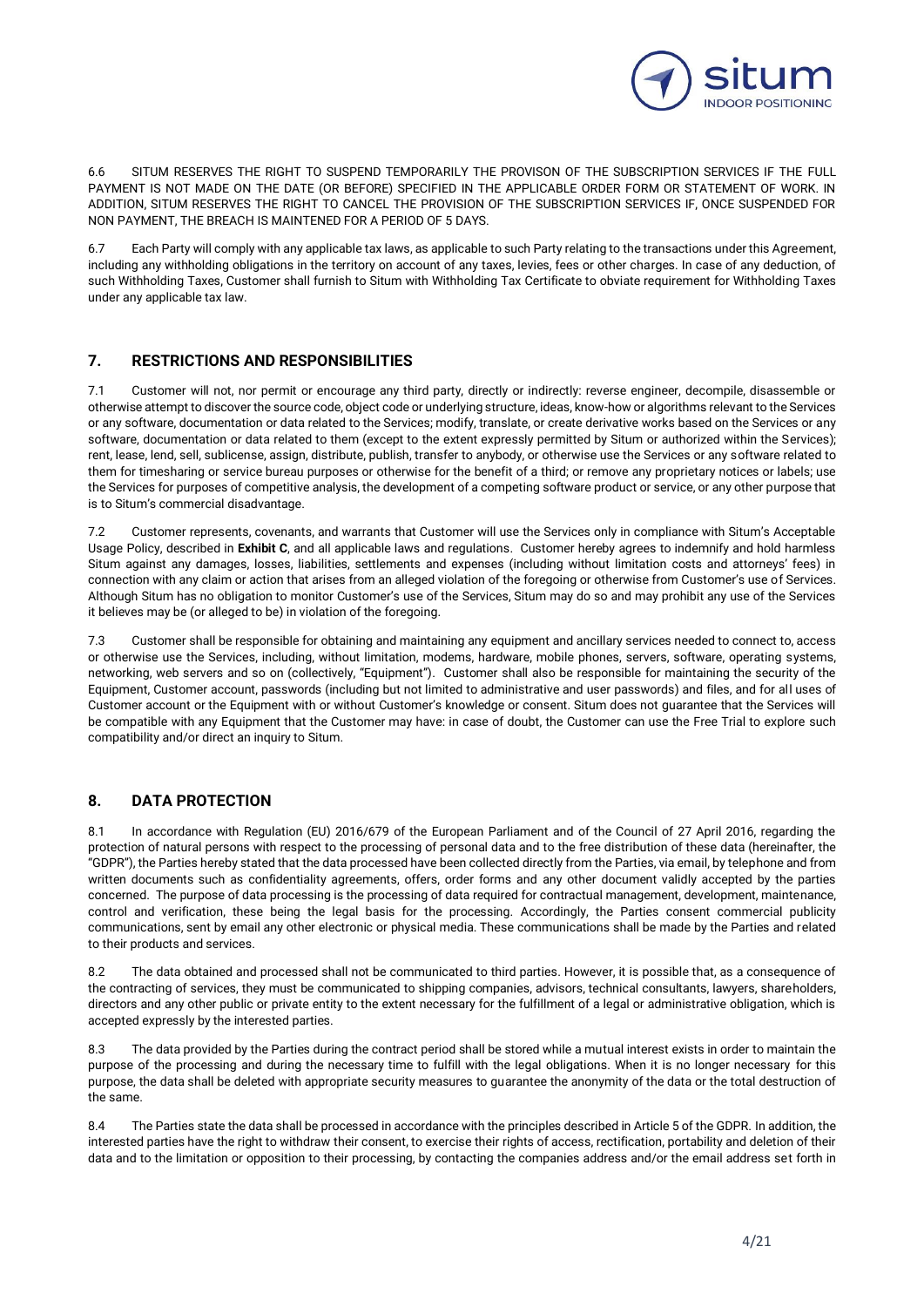

the contract. The Parties also have the right to present a claim to the Control authority if they consider that such treatment does not comply with current standards.

8.5 In the course of providing the services, Situm may process Personal Data on behalf of Customer and/or User, and agrees to comply with the provisions stated in the Situm Privacy Policy [\(https://situm.es/en/privacy\)](https://situm.es/en/privacy) and the conditions of "Data Processing Agreement" included as **EXHIBIT D** to this Agreement; or, if applicable, any specific "Data Processing Agreement" signed by both Parties.

## **9. INTELLECTUAL PROPERTY RIGHTS**

9.1 As between Situm and Customer, all right, title, and interest in and to the Situm Platform, Services, Work for Hire results, the trademarks and service marks of Situm and any other products and services of Situm, including without limitation any intellectual property rights therein, but excluding any products and services of Customer are and will remain the exclusive property of Situm. As between Situm and Customer, all Customer Data, as well as, right, title, and interest in and to the products and services of Customer, including without limitation any intellectual property rights therein, but excluding any products and services of Situm, are and will remain the exclusive property of Customer.

9.2 Situm shall own all right, title and interest to use any data that is based on or derived from the use of the Subscription Services and provided to Customer as part of the access and use of the Services. Situm shall own and retain all right, title and interest in and to (a) the Services and Software, all improvements, enhancements or modifications thereto, (b) any software, applications, inventions or other technology developed in connection with Work for Hire or support, and (c) all intellectual property rights related to any of the foregoing.

9.3 Customer grants Situm a worldwide, non-exclusive, royalty-free, non-transferable license to use Customer trademarks, service marks, and logos for the purpose of identifying the Customer as a Situm customer in order to market or otherwise promote Situm.

## **10. CONFIDENTIALITY**

10.1 "Confidential Information" means all technical, business, financial and other information of the Party that derives economic value, actual or potential, from not being generally known to others. Each Party agrees that, unless required by law or legal process, it will not make the other Party's Confidential Information available in any form to any third party or use the other Party's Confidential Information for any purpose other than the implementation of this Agreement.

10.2 Each Party shall disclose Confidential Information of the other Party only to those employees and agents that have a need to know such Confidential Information for the purpose of this Agreement and that are subject to non-disclosure obligations to such disclosing Party consistent with the obligations set forth in this Section

10.3 Notwithstanding , strictly in order to provide and improve the Subscription Services and technical support, Situm shall have the right to collect and analyze data and other information relating to the provision, use and performance of various aspects of the Services and related systems and technologies including, without limitation; (i) information concerning the usage of the Subscription Services (ii) data derived therefrom (iii) suggestions or ideas for improving or otherwise modifying the Situm Platform and the Services ("Feedback"). This purpose is also subject to the data protection provisions as set forth in this Agreement. In no case will Situm analyze personal data without the Customer consent, nor use it with a purpose other than the legitimate provision and improvement of the Services and provision of technical support Situm will be free, during and after the Term hereof, to use such information and data to improve and enhance the Situm Platform and Services and for other development, diagnostic and corrective purposes in connection with the Situm Platform and Services, and disclose such data solely in aggregate or other de-identified form in connection with its business only with the express consent of the Customer. No rights or licenses are granted except as expressly set forth herein.

10.4 Nothing in this Agreement shall prohibit or limit either Party's use of information that the receiving Party can demonstrate: (a) is or becomes publicly known or available through lawful means; (b) is disclosed to the receiving Party without confidential or proprietary restriction by a third party who rightfully possesses and rightfully discloses the information; (c) is independently developed by the receiving Party without any breach of this Agreement; (d) is the subject of a written permission to disclose provided by the disclosing Party; or (e) is required by law to be disclosed.

## **11. WARRANTY AND DISCLAIMER**

11.1 Situm shall use reasonable efforts consistent with prevailing industry standards to maintain the Subscription Services in a manner which minimizes errors and interruptions in the Subscription Services and shall perform the Work for Hire in a professional and workmanlike manner. Services may be temporarily unavailable for scheduled maintenance or for unscheduled emergency maintenance, either by Situm or by third-party providers, or because of other causes beyond Situm's reasonable control, but Situm shall use reasonable efforts to provide advance notice in writing or by e-mail of any scheduled service disruption.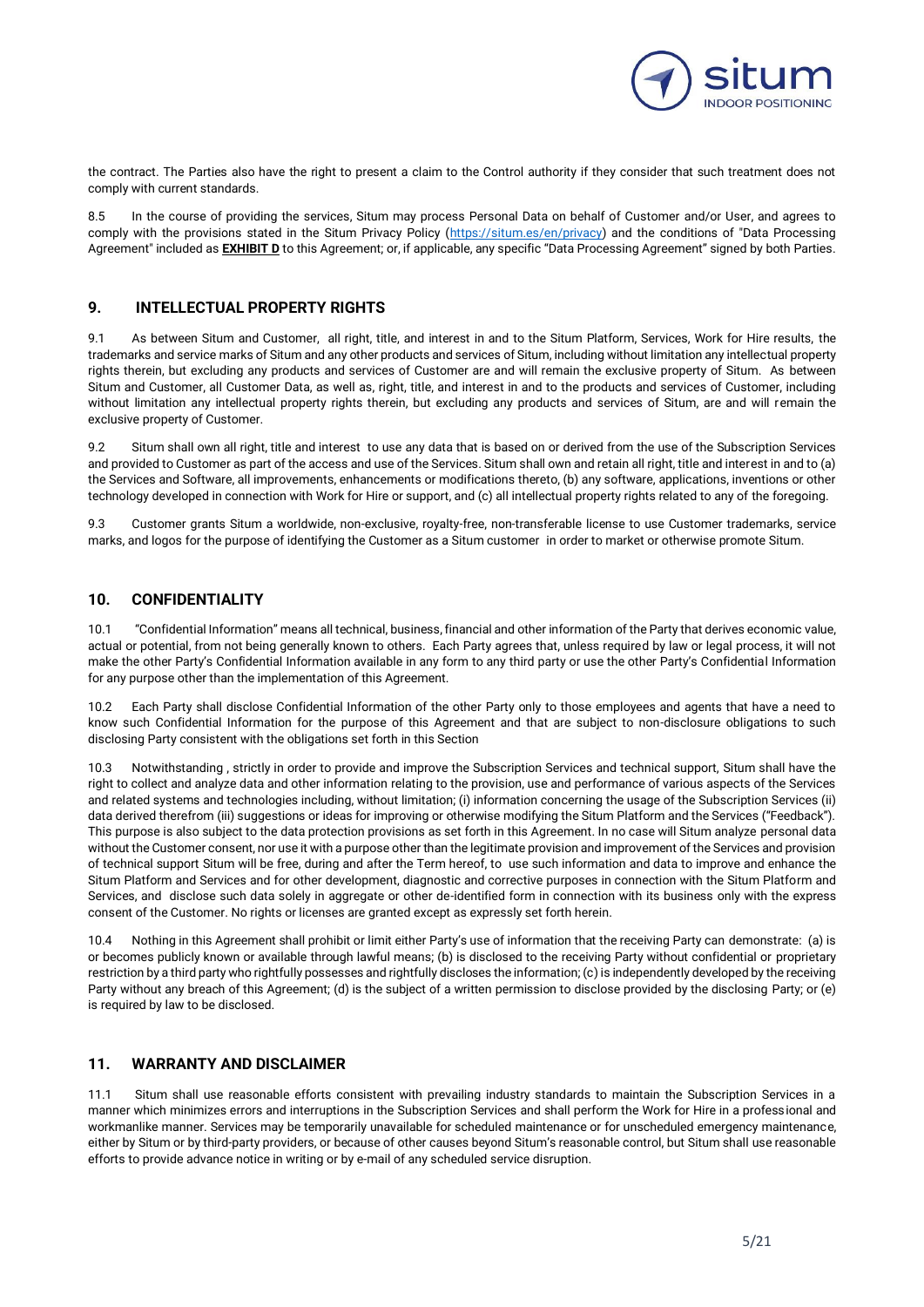

11.2 Situm shall also use reasonable efforts to maintain a security and privacy level regarding the Services and Customer data at least consistent with prevailing industry standards.

11.3 Except to the extent set forth in Exhibit B, TO THE FULLEST EXTENT PERMISSIBLE PURSUANT TO APPLICABLE LAW, CUSTOMER ACCEPTS THE SERVICES "AS IS" AND AS AVAILABLE, WITH NO REPRESENTATION OR WARRANTY OF ANY KIND, EXPRESS OR IMPLIED, INCLUDING WITHOUT LIMITATION IMPLIED WARRANTIES OF MERCHANTABILITY, FITNESS FOR A PARTICULAR PURPOSE, ACCURACY OF THE RESULTS, OR ANY IMPLIED WARRANTY ARISING FROM STATUTE, COURSE OF DEALING, COURSE OF PERFORMANCE, OR USAGE OF TRADE. WITHOUT LIMITING THE GENERALITY OF THE FOREGOING: ; (a) SITUM DOES NOT REPRESENT OR WARRANT THAT THE SERVICES WILL PERFORM WITHOUT INTERRUPTION OR ERROR; AND (b) SITUM DOES NOT REPRESENT OR WARRANT THAT THE SERVICES ARE SECURE FROM HACKING OR OTHER UNAUTHORIZED INTRUSION OR THAT CUSTOMER DATA WILL REMAIN PRIVATE OR SECURE

11.4 THE CLIENT HAS BEEN ABLE TO ACCESS AND USE THE SUBSCRIPTION SERVICES BEFORE SIGNING THIS AGREEMENT, BY MEANS OF OUR "FREE TRIAL VERSION". WITH THIS MODALITY, THE CLIENT HAS USED THE SUBSCRIPTION SERVICES FOR NON-PRODUCTIVE USES, INCLUDING ALL ITS COMPONENTS AND FUNCTIONALITIES. THEREFORE, THE CLIENT ACKNOWLEDGES TO HAVE A CLEAR UNDERSTANDING OF ALL THE FUNCTIONALITIES AND LIMITATIONS OF THE SUBSCRIPTION SERVICES.

## **12. LIMITATION OF LIABILITY**

12.1 NOTWITHSTANDING ANYTHING TO THE CONTRARY, AND TO THE FULLEST EXTENT PERMISSIBLE PURSUANT TO APPLICABLE LAW, SITUM AND ITS SUPPLIERS (INCLUDING BUT NOT LIMITED TO ALL EQUIPMENT AND TECHNOLOGY SUPPLIERS), ADVERTISORS, LICENSORS, AGENTS, SPONSORS, CONSULTANTS, OFFICERS, AFFILIATES, REPRESENTATIVES, CONTRACTORS, DIRECTORS AND EMPLOYEES SHALL NOT BE RESPONSIBLE OR LIABLE WITH RESPECT TO ANY SUBJECT MATTER OF THIS AGREEMENT OR TERMS AND CONDITIONS RELATED THERETO OR THEIR EXHIBITS : (A) FOR ERROR OR INTERRUPTION OF USE OR FOR LOSS OR INACCURACY OR CORRUPTION OF DATA OR COST OF PROCUREMENT OF SUBSTITUTE GOODS, SERVICES OR TECHNOLOGY OR LOSS OF BUSINESS; (B) FOR ANY INDIRECT, EXEMPLARY, INCIDENTAL, SPECIAL, CONSEQUENTIAL OR PUNITIVE DAMAGES; (C) FOR ANY MATTER BEYOND SITUM'S REASONABLE CONTROL; (D) FOR ANY AMOUNTS AND CAUSES, OTHER THAN THOSE ESTABLISHED IN THE SLA DESCRIBED IN EXHIBIT B AS COMPENSATIONS.

### **13. NOTICES**

13.1 All notices, and other communications required or permitted by this Agreement (each, the "Notice") shall be effective upon receipt and shall be in writing, and shall be sent by hand, email or air courier to the representative who executed the Order Form or the Statement of Work on behalf of the Party receiving the Notice, and deemed delivered upon receipt. The names addresses and email numbers for notifications given pursuant to this Agreement may be changed by means of a written notice given to the other Party prior to the Effective Date of such change.

## **14. LEGISLATION AND ARBITRATION**

14.1 This Agreement shall be construed in accordance with and shall be governed by the laws of Spain.

14.2 Any dispute or claim arising under this Agreement and any subsequent amendment of this Agreement, including, without limitation, validity, binding effects, interpretation, performance, breach or termination, shall be submitted to the arbitration in accordance with the International Chamber of Commerce (IIC) Rules. The place of arbitration shall be Barcelona. The language to be used in the arbitration shall be English. Any decision or award of the arbitration tribunal shall be final and binding upon the Parties, and enforceable according to its terms by any court of competent jurisdiction. The parties agree, pursuant to Article 30(2)(b) of the Rules of Arbitration of the International Chamber of Commerce, that the Expedited Procedure Rules shall apply irrespective of the amount in dispute.

## **15. MISCELLANEOUS**

15.1 Neither Party shall be deemed to be in breach of this Agreement, or otherwise be liable to the other Party by reason of any delay in performance, or non-performance, of any of its obligations hereunder if delay is caused by circumstances or events outside their reasonable control ("Force Majeure") of which it has notified the other Party and the time for performance of that obligation shall be extended for the duration of such Force Majeure. Without prejudice to the foregoing, and at the discretion of the Party not suffering Force Majeure's, in the event of Force Majeure, the Party not suffering Force Majeure shall be entitled to serve notice of termination of this Agreement, which will take immediate effect in the case where the Force Majeure event exceeds a period of 30 continuous days. If the Force Majeure in question prevails for a continuous period more than 30 continuous days and a notice of termination has not been served,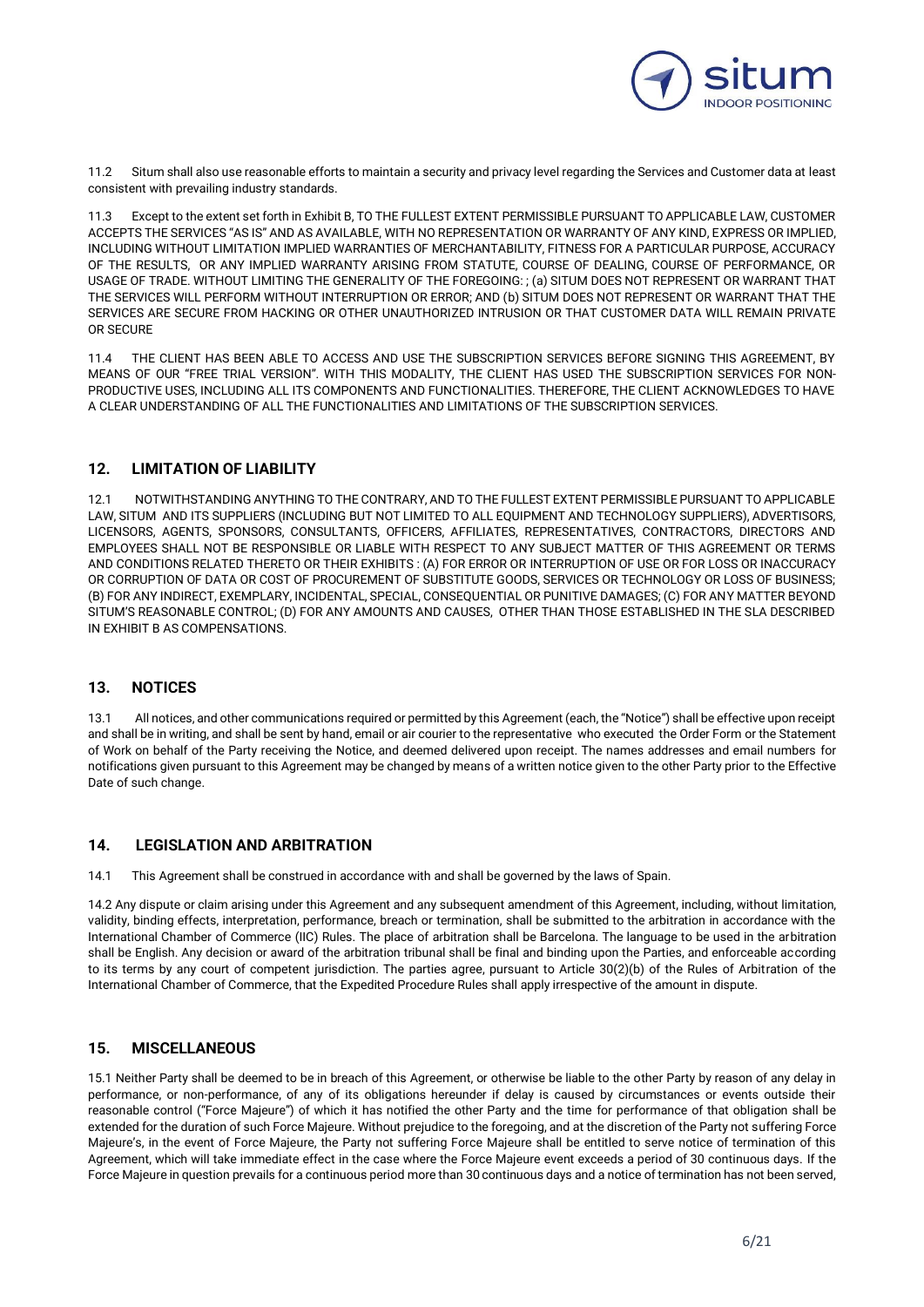

the parties shall enter into bona fide discussions with a view to alleviating its effects, or to agreeing upon such alternative arrangements as may be fair and reasonable.

15.2. Situm may, in its sole discretion, make any changes to the Services that it deems necessary or useful to (i) maintain or enhance the quality or delivery of the Services, (b) maintain or enhance the competitive strength of, or market for, the Services, (c) maintain or enhance the Services or performance, (d) to comply with applicable law, or (e) deal with Force Majeure events. Just for the sake of clarity, Situm will provide notice of those changes that might disrupt the normal usage of the Services. For example, Situm will provide information with at least 1 month in advance if any of those changes erases functionalities of the Services. Situm will also inform at least 3 months in advance, by including a deprecation notice in the Situm docs (see Exhibit A), of any features to be erased or interfaces to be changed or discontinued in Situm SDKs and Situm APIs (defined in Exhibit A). Finally, Situm will provide information with at least 15 days notice of any planned maintenance that may disrupt the Services.

15.3 Customer shall have no power or authority, express or implied to make any representation, warranty or guarantee on behalf of Situm with respect to the Services, or otherwise incur any obligations on behalf of Situm. Customer will not act, sell or resell the License herein described to others in any conditions. If Customer wants to become a distributor o dealer, Customer must inform Situm and Parties will negotiate the conditions for this circumstance.

15.4. This Agreement is not assignable, transferable or sublicensable by Customer except with Situm's prior written consent.

15.5. The Parties acknowledge that the relationship of the Parties is that of independent contractors and that nothing contained in this Agreement shall be construed to place Situm and Customer in the relationship of principal and agent.

15.6. No amendment of any provision of this Agreement shall be effective unless set forth in a writing signed by a representative of Situm and Customer, and then only to the extent specifically set forth therein. No waiver by either Party of any condition or the breach of any provision of this Agreement in any one or more instances shall be deemed a further or continuing waiver of the same or any other condition or provision.

15.7. This Agreement, together with each Order Form, the Statement of Work and any attachments hereto, all of which are incorporated herein and made part hereof by this reference, embodies the entire agreement between the Parties with respect to the subject matter hereof and thereof, and supersedes all prior negotiations, discussions, agreements and understandings between the Parties relating to the subject matter hereof and thereof. If any term of this Agreement or part hereof not essential to the commercial purpose of this Agreement shall be held to be illegal, invalid or unenforceable, it is the intention of the Parties that the remaining terms hereof or part hereof shall constitute their agreement with respect to the subject matter hereof and thereof and all such remaining terms, or parts thereof, shall remain in full force and effect.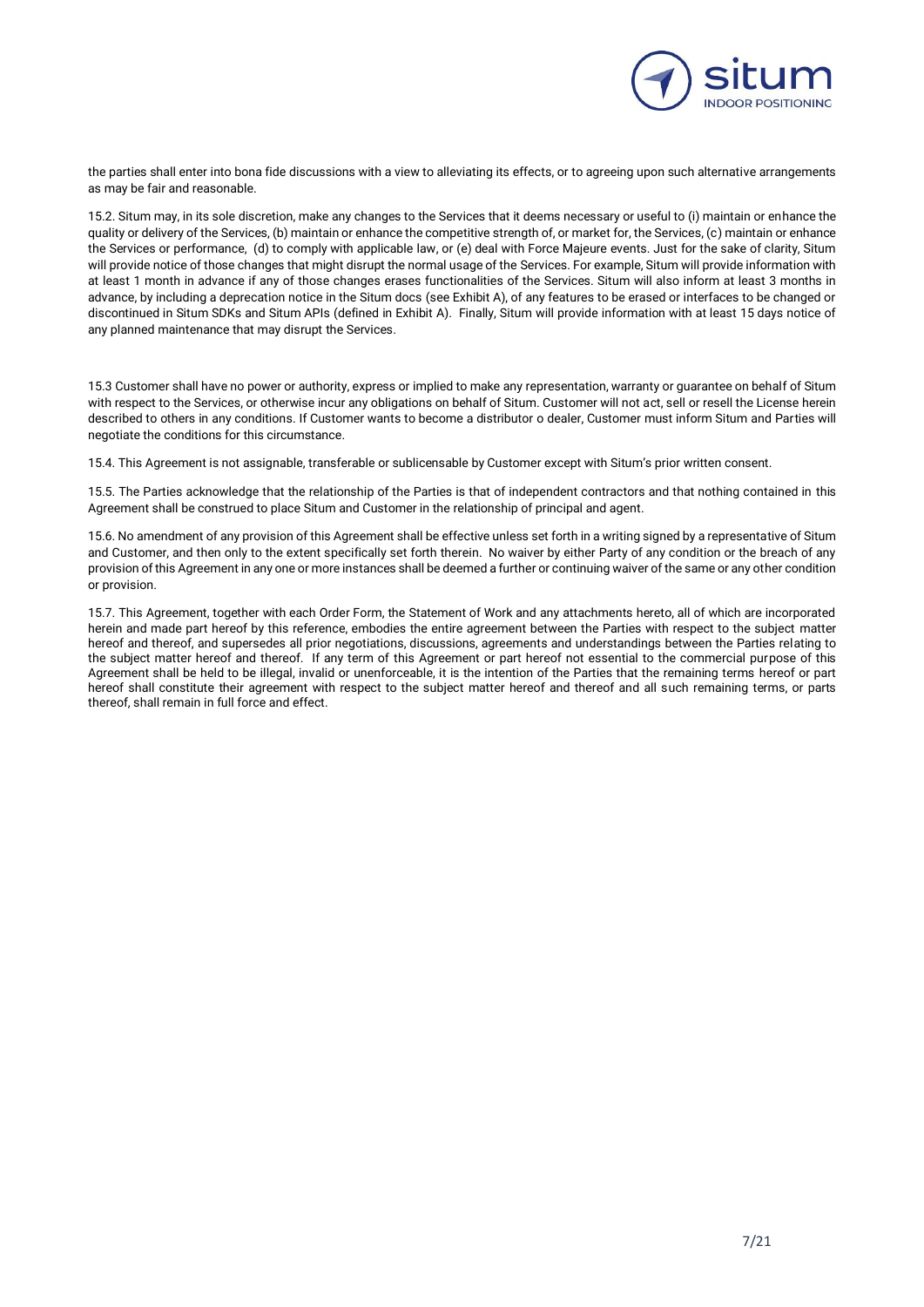

## **EXHIBIT A**

### **Description of the Subscription Services**

Situm Platform is hosted in the cloud and offered under a Software as a Service modality. Situm Platform offers two flavors or functional modules, each one comprising several functionalities:

- 1. Wayfinding. This package is mainly oriented towards integrators and application developers. Allows to:
	- a. Include geolocation & wayfinding in their own applications.
	- b. Configure their building cartography.
	- c. Store pseudo-anonymized device geolocations for real-time or historical analysis.
	- d. Configure Situm Platform in general, and Situm's geolocation in particular.
	- e. Generate reports based on geospatial data, such as heatmaps, trajectories and contact tracing based, among others.
- 2. Workforce Tracking. This package is mainly oriented towards organizations that wish to use geolocation in their workforce management processes. Includes all the Wayfinding functionalities, plus the possibility to:
	- a. Create and manage users and organizations.
	- b. Associate each device geolocation information to specific users.
	- c. Create & monitor patrols.<br>d Generate, receive and ana
	- Generate, receive and analyse geolocated alarms.

The Situm Platform (regardless of the selected module) consists on the following components:

- 1. "Situm Dashboard". Web application offered as Software as a Service through the URL https://dashboard.situm.es that allows managing the venues where Situm's indoor positioning system will operate. It allows the configuration of the cartography of the buildings (maps, points of interest, circular geo-zones), the definition of navigation routes and the visualization of the internal and external positioning of the users in real time.
- 2. "Situm Backend". Set of auxiliary web microservices, accessible through an API, that perform: authorization and authentication, real-time geolocation reception, storage and dispatching, signal model training and calibration storage, user management, alarm management.
- 3. "Situm Android SDK". Android software module integrable in new or existing Android mobile applications that implements, among others, the functionalities of geolocation, navigation and access (read-only) to certain Situm Platform data.
- 4. "Situm iOS SDK". iOS software module integrable in new or existing iOS mobile applications that implements, among others, the functionalities of geolocation, navigation and access (read-only) to certain Situm Platform data.
- 5. "Situm Cordova SDK". Cordova plugin that allows the use of Situm iOS SDK and Situm Android SDK from multiplatform applications developed with Cordova technology.
- 6. "React Native SDK". Cordova plugin that allows the use of Situm iOS SDK and Situm Android SDK from multiplatform applications developed with Cordova technology.
- 7. "Situm API". Set of cloud APIs, offered as Software as a Service, that allow consumption and modification of certain the data stored in Situm Platform. This includedes
- 8. "Situm Mapping Tool". Android application that allows the configuration and validation of the Services in a building incorporated into the Situm Platform.
- 9. "Situm Industrial". Android application that allows the geolocation of vehicles in industrial environments.
- 10. "Situm MRM Dashboard". Web application offered as Software as a Service through the URL https://mrm.situm.es that has all the functionalities of Situm Dashboard, plus workforce management functionalities.
- 11. "Situm MRM App". Android mobile app that integrates Situm Android SDK and that it is able to locate mobile workers in real time, in connection with Situm MRM Dashboard.
- 12. "Situm Asset Location". Set of cloud services that compute and store the geolocation of Bluetooth Low Energy (BLE) devices that emit BLE signals. These signals are gathered and sent to the Situm Platform by BLE gateways.
- 13. "Situm docs & code examples". Technical and developer documentation, plus code examples. Available at [https://developers.situm.es,](https://developers.situm.es/) [ht](https://situm.freshdesk.comh/)tps://situm.freshdesk.com and https://github.com/situmtech.

This description of the Services does not intend to be fully comprehensive, nor binding in any way. The Customer has at his disposal the technical characteristics of the solution through the URLs of Situm (https://situm.es, https://developers.situm.es, https://situm.freshdesk.com). In addition, the Customer has a Free Trial available for non-commercial uses through https://dashboard.situm.es. Through this free trial, the Customer has performed the necessary tests to validate that the solution provided meets it needs and requirements.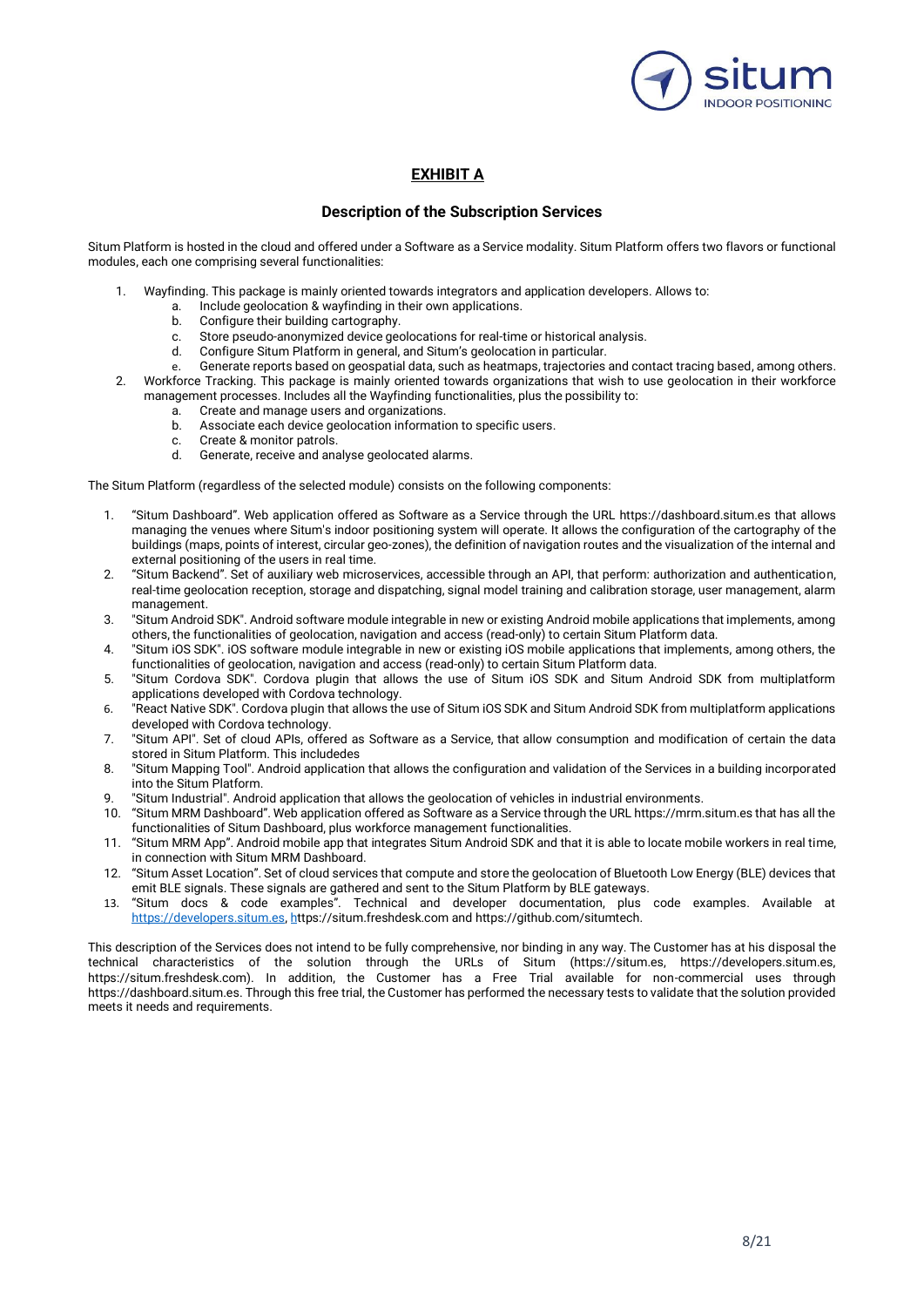

## **EXHIBIT B**

## **Service Level Agreement (SLA)**

### **DEFINITIONS**

- 1. **Production issues**. Issues that arise from the use of the Services by the Customer or the Users not including those arising when: 1) performing tests or demonstrations carried out by the Customer, 2) during the process of venue configuration.
- 2. **Ticket**. Any inquiry that the Customer communicates to Situm regarding Production Issues.
- 3. **Call Back Time**. Duration time between the instant when the Client sends a Ticket to Situm and Situm responses back to the Customer to acknowledge the reception.
- 4. **Time to Remedy**. Duration time between the instant when the Customer sends a Ticket to Situm and Situm solves the problem by limiting its effects. The Customer can use a limited version of the Services at this point, but root cause of the error may not be solved in this stage. The remedy may cause restrictions in performance.
- 5. **Restoration Time**. Duration time between the instant when the Customer sends a Ticket to Situm and Situm carries the required actions to prevent the reoccurrence of the problem and/or any underlying causes of the problem. When a restoration is implemented, the system is restored to the state it was in before the problem occurred, and the problem root cause can be solved.
- 6. **Ticket Accumulated Delay**. Sum of all the delays incurred according to the expectations set in Table 2.
- 7. **Service Unavailability**. When the Services cannot be accessed or used due to no external connectivity being achieved.
- 8. **Monthly Downtime Percentage**. Percentage of time, in minutes, that the Service is unavailable during the month. The time in minutes that the Service is unavailable will be calculated as the total sum of Ticket Accumulated Delays of the tickets where the Customer reported the Service Unavailability. Monthly Downtime Percentage measurements exclude downtime resulting directly or indirectly from any SLA Exclusion (defined below).
- 9. **Monthly Uptime Percentage**. Percentage of time that the Services are available, calculated by subtracting from 100% the Monthly Downtime Percentage.
- 10. **Monthly Subscription Fee**. Equivalent fee that the Customer would pay if the Fee were to be billed monthly (computed by dividing the Fee by the number of months within the applicable Subscription Services Term).
- 11. **Daily Subscription Fee**. Equivalent fee that the Customer would pay if the Fee were to be billed daily (computed by dividing the Fee by the number of days within the applicable Subscription Services Term).
- 12. **Business hours.** Hours from 09:00 18:00 (Spanish time), Monday to Friday excluding Spanish public holidays.

#### **SERVICE LEVEL COMMITMENT**

Situm will use commercially reasonable efforts to make the Services available with a Monthly Uptime Percentage of at least 99.9%, in each case during any month. In the event Situm does not meet this commitment, the Customer will be eligible to receive a Service Credit as described below.

### **TECHNICAL SUPPORT COMMITMENT**

Situm will use commercially reasonable efforts to respond to all Production Issues in a timely manner, in accordance with a support policy that meets at least generally accepted industry standards. The Production Issues covered by this SLA can have four priority levels.

| <b>PRIORITY LEVEL</b> | <b>DESCRIPTION</b>                                                                                                                                                                                                                                                                                   |
|-----------------------|------------------------------------------------------------------------------------------------------------------------------------------------------------------------------------------------------------------------------------------------------------------------------------------------------|
| Critical              | Production services down or major malfunction impeding business and majority of users<br>in all the buildings are affected. Examples:<br>Cloud platform is down.<br>Users can not retrieve a location<br>3<br>Data losses                                                                            |
| High                  | Serious degradation of Services performance or functionality, affecting business and a<br>high number of users in several buildings. Examples:<br>Several cloud services are down.<br>Critical functionalities can not be accessed<br>2                                                              |
| Medium                | Services issue that has moderate impact to the business or affects a low number of users<br>in one or few buildings. Example:<br>Non critical functionalities malfunction or can not be accessed.<br>2.<br>Critical functionalities can not be access but only affect a few users or buildings.      |
| Low                   | Any other request not falling within the previous categories. Example:<br>Low impact bugs, feature requests, documentation requests<br>1.<br>Technical guidance: use of Situm software, integration of Situm software,<br>2 <sup>2</sup><br>calibration & beaconing of new buildings, tips & tricks. |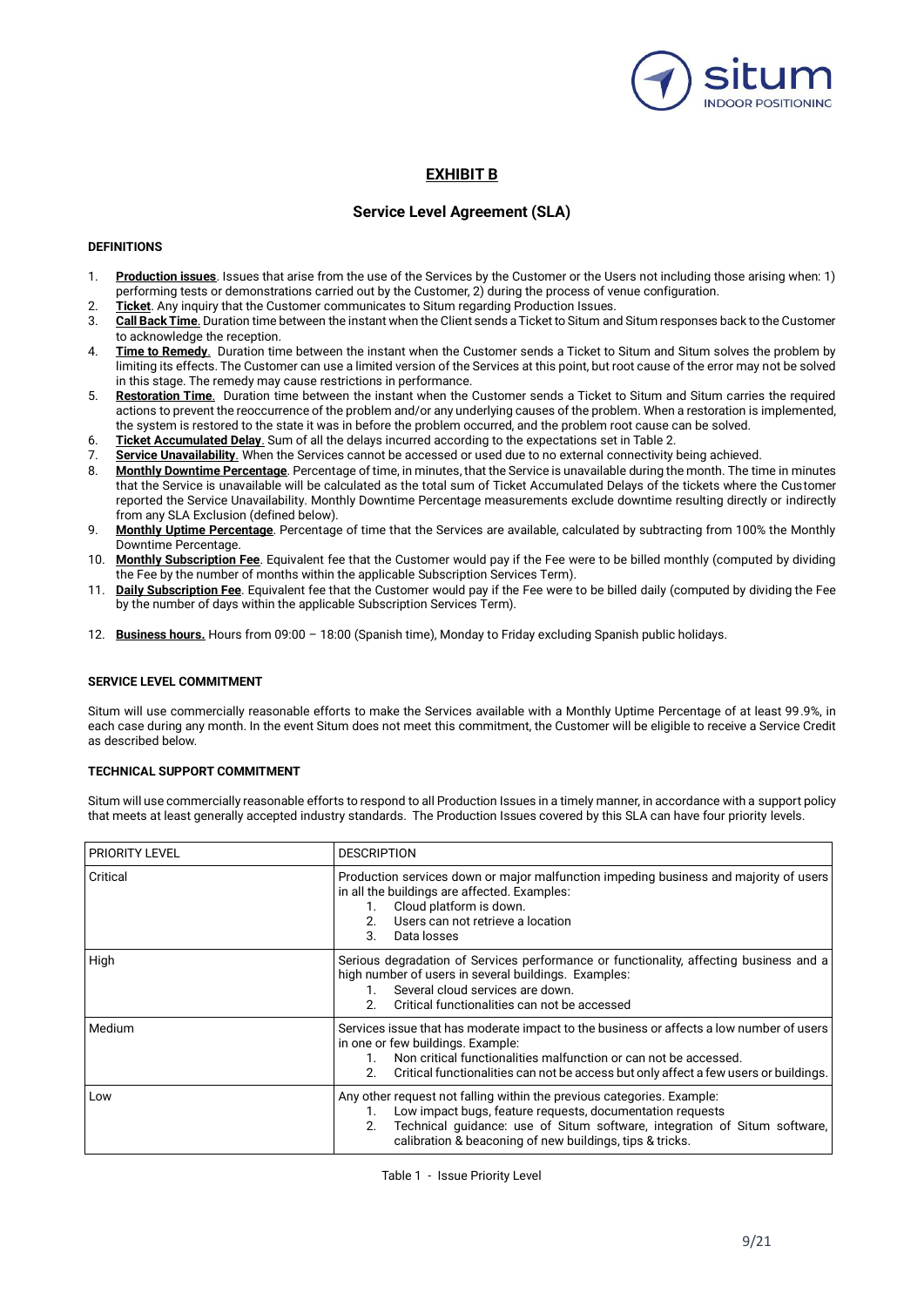

In any case, demo buildings, test buildings or any other building where the Services are not being used in Productive Uses on a regular basis will not be considered for CRITICAL or HIGH issues.

Situm will use commercially reasonable efforts to respond and solve the Customer requests within the times specified in the following table.

|          | Support Availability  | Call Back Time   | Time to Remedy   | Restoration Time |
|----------|-----------------------|------------------|------------------|------------------|
| Critical | Business hours        | 2 business hours | 4 business hours | 5 business davs  |
| High     | Business hours        | 4 business hours | 1 business davs  | 10 business davs |
| Medium   | <b>Business hours</b> | I business davs  | 5 business davs  | 15 business davs |
| Low      | Business hours        | Best effort      | Best effort      | Best effort      |

Table 2 – Support Availability times

### **SERVICE CREDIT**

Although Situm will attempt to accomplish the Service Level and Technical Support commitments, it is possible that some issues experience delays in their resolution. In this case, Situm will grant a Service Credit to the Customer, which will be the sole and exclusive remedy of the Customer, and Situm's entire liability, in connection with the Services and Technical Support. The Service Credit will be calculated as a percentage of the Monthly Subscription Fee.

#### Service Unavailability Service Credit compensation

The Customer will be eligible to receive Service Credit if Situm fails to provide a Monthly Uptime Percentage greater than 99.9%.

| ' Uptime Percentage<br>Monthly                             | Credit<br>Service |
|------------------------------------------------------------|-------------------|
| t equal or greater than 99.0%<br>99.9% but<br>Less<br>than | 5%                |
| 99.0%<br>∟ess '<br>than                                    | 10%               |

Table 4 – Service Credit according to the Monthly Uptime Percentage

In case of Service Unavailability of more than 15 consecutive days (Long Service Unavailability), Client will be entitled to receive a payback (Service Payback) for an amount equal to the number of consecutive days of Service Unavailability multiplied by the Daily Subscription Fee. In this case, the unavailability will start counting from the day the Customer has first reported it to Situm, or vice versa.

#### **Service Payback Request**

In case of Long Service Unavailability the Customer may contact with Situm in order to proceed with the Service Payback. The Service Payback shall be made, preferably, via an amending invoice.

#### Ticket Accumulated Delay Service Credit compensation

The client will be eligible to receive Service Credit proportional to the number and type of Tickets and their Ticket Accumulated Delays.

| <b>Priority Level</b> | Service Credit for each hour of Ticket Accumulated<br>Delay |
|-----------------------|-------------------------------------------------------------|
| Critical              | 0.2%                                                        |
| High                  | 0.1%                                                        |
| Medium                | 0.02%                                                       |

Table 4 – Service Credit according to the issue priority level

The Ticket Accumulated Delay will only take into account the time that can be attributed to Situm. The Customer will be responsible to provide as much information as possible regarding the Tickets, in order to allow Situm to solve them in a timely manner. In the event that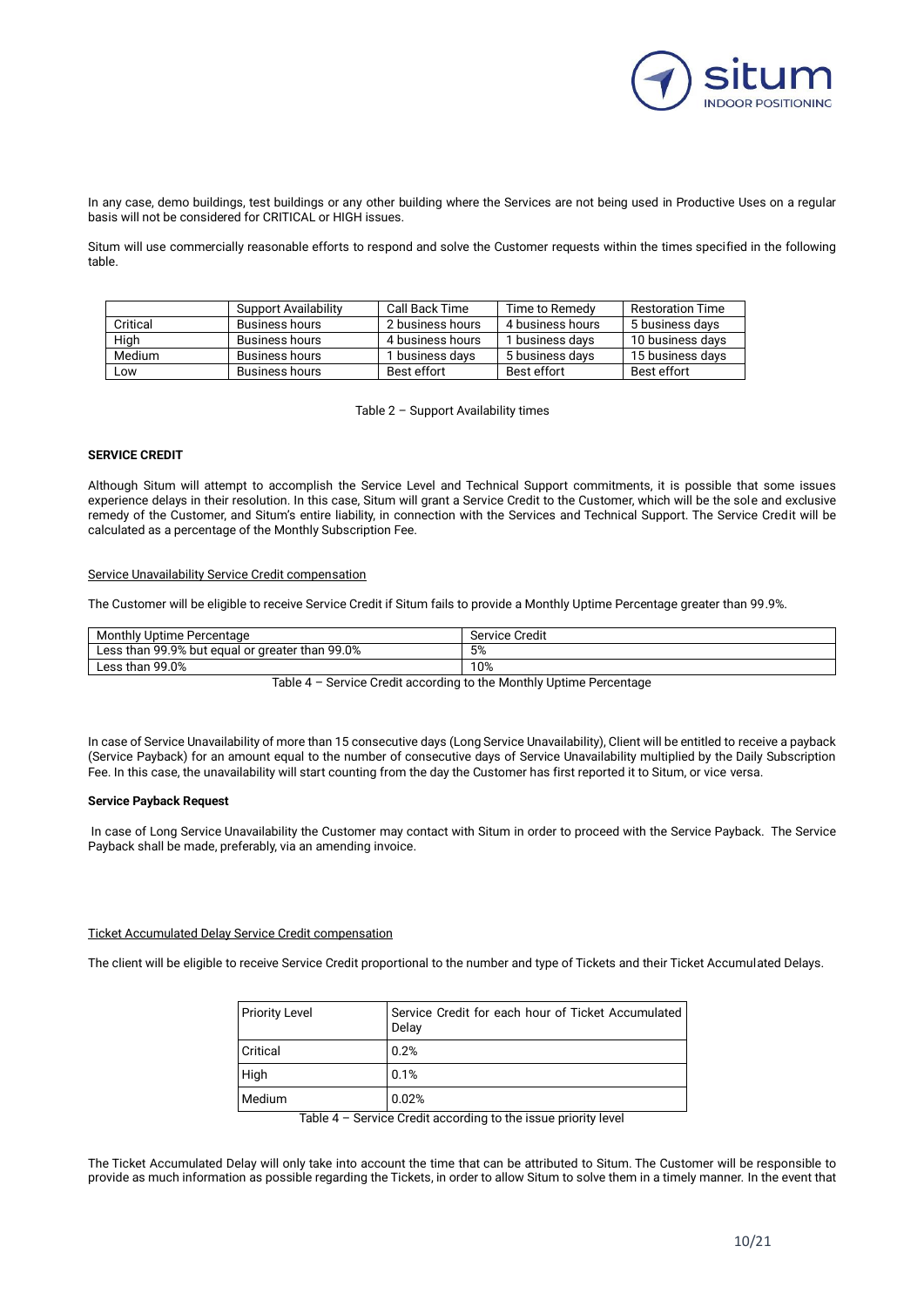

the information provided by the Customer is incomplete, Situm will request the Customer all the required information. In this case, Ticket Accumulated Delay will not be computed from the instant when the Customer sends a ticket to Situm, but from the instant that Situm has all the required information to solve the issue.

#### Service Credit Request

In order to be eligible for the Service Credit, the Customer must contact Situm (support@situm.es) within 5 days of the end of the month, specifying:

- 1. The words "SLA Credit Request" in the subject line
- 2. The dates and times of each Ticket or Service Unavailability.
- The affected accounts

Service Credits granted by Situm will accumulate throughout the Order Term, and the Customer will have the right to use them as a discount that will be applied after the applicable Order Term on the subsequent payable Subscription Fee of those buildings/devices affected by the Issues. The maximum Service Credit issued to the Customer during a given month will be 30% of the Monthly Subscription Fee of the buildings/devices affected by the Issues in that month.

#### **COMMUNICATION**

For an issue to be attended in the terms of this SLA, the Customer should communicate it by sending an email t[o support@situm.es,](mailto:support@situm.es) and the subject of the email must respect the following format:

#### *[Customer][PRIORITY] Description of the problem*

where Customer should be the name of the Customer and PRIORITY one of the following: CRITICAL, HIGH, MEDIUM, LOW.

If an issue is categorized by the Customer as having a higher level than its real level (e.g a MEDIUM issue categorized as HIGH or CRITICAL, or a HIGH issue categorized as CRITICAL), Situm will re-categorize the issue at any moment. In addition, the Customer should be available to provide the information required by Situm to solve the issue in a timely manner according to its priority. In the event that the Customer fails to provide appropriate information in a timely manner, Situm mayu re-categorise the issue at Situm's own disposal. In any of these cases or any other involving a re-categorization of an issue, Ticket Accumulated Delay will not be computed from the instant when the Customer sends a ticket to Situm, but from the instant when Situm re-categorizes the issue.

#### **SLA EXCLUSSIONS**

This commitment contemplates, without limitation, the following exclusions:

- 1. Incidents caused by factors outside of Situm's reasonable control, including any Force Majeure event, Internet access issue or related problems beyond the demarcation point of the Services.
- 2. Incidents that result from any actions or inactions of the Customer or any third party, including installation or calibration/mapping errors, service misconfigurations, failure to abide to standard security practices, mobile device misconfigurations, and failure to abide to Situm instructions regarding the use or configuration of the services, among others.
- 3. Incidents related or caused by the use of services, hardware or software not provided by Situm.
- 4. Incidents that result from any maintenance as provided for pursuant to the Agreement.
- 5. Incidents that result from operations outside the contracted quotas or outside limitations introduced by Situm due to Customer's suspected abusive behaviour.
- 6. Incidents arising from our suspension and termination of your right to use the Services.
- 7. Situm's blocking of data communications or other Service in accordance with its policies shall not be deemed to be a failure of Situm to provide adequate service levels under this Agreement.
- 8. This SLA will not have effect in case of misuse of the support system by the Customer, involving any intended or unintended activity that disrupts Situm's ability to provide a quality support service. This includes, among others, actions such as the creation of multiple duplicated tickets (several tickets for the same issue), the incorrect categorization of issues, the creation of tickets for issues that can not be properly demonstrated, or the failure to provide Situm complete and accurate information required to solve the issues.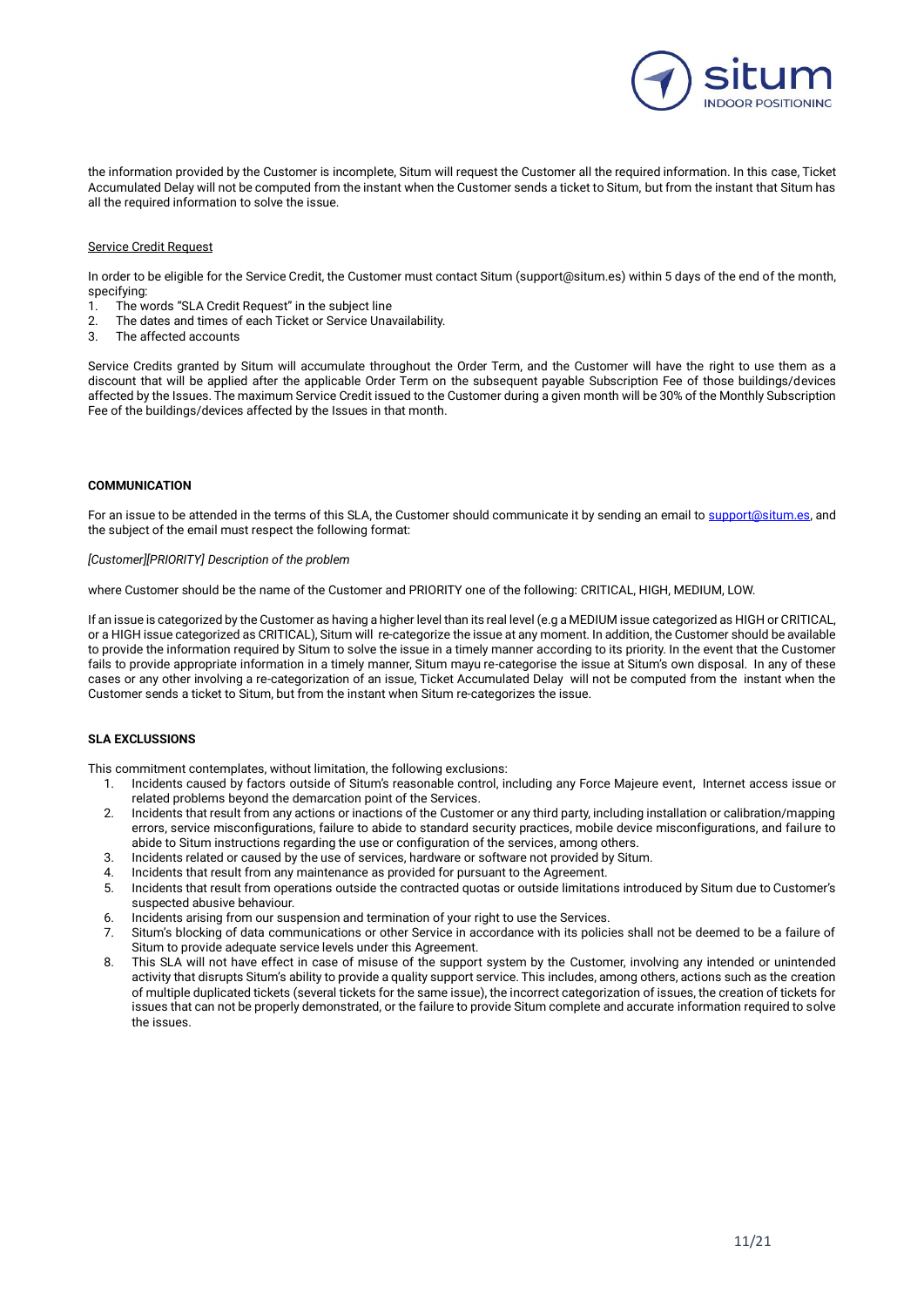

## **EXHIBIT C**

## **Acceptable Usage Policy (AUP)**

This Acceptable Use Policy ("AUP") outlines unacceptable use of the Services. This AUP is in addition to any other terms and conditions under which Situm provides the Services to you. Situm may make reasonable modifications to this AUP from time to time by posting a new version of this document on the Situm website at the current URL. Revisions are effective immediately upon posting. Accordingly, we recommend that you visit the Situm website regularly to ensure that your activities conform to the most recent version.

#### A. Unacceptable use

Situm requires that all customers and other users of the Service conduct themselves with respect for others. In particular, observe the following rules in your use of the Service:

- 1. Abusive Behavior: Do not harass, threaten, or defame any person or entity. Do not contact any person who has requested no further contact. Do not use ethnic or religious slurs against any person or group.
- 2. Privacy: Do not violate the privacy rights of any person. Do not collect or disclose any personal address, social security number, or other personally identifiable information without each holder's written permission. Do not cooperate in or facilitate identity theft.
- 3. Intellectual Property: Do not infringe upon the copyrights, trademarks, trade secrets, or other intellectual property rights of any person or entity. Do not reproduce, publish, or disseminate software, audio recordings, video recordings, photographs, articles, or other works of authorship without the written permission of the copyright holder.
- 4. Hacking, Viruses, & Network Attacks: Do not access any computer or communications system without authorization, including the computers used to provide the Service. Do not attempt to penetrate or disable any security system. Do not intentionally distribute a computer virus, launch a denial of service attack, or in any other way attempt to interfere with the functioning of any computer, communications system, or website. Do not attempt to access or otherwise interfere with the accounts of other users of the Service. Do not take any action that imposes an unreasonable load on the Services and/or causes a Service degradation for you or any other user (where Situm reserves the right to determine what is reasonable or unreasonable).
- 5. Spam: Do not send bulk unsolicited e-mails ("Spam") or sell or market any product or service advertised by or connected with Spam. Do not facilitate or cooperate in the dissemination of Spam in any way.
- 6. Fraud: Do not issue fraudulent offers to sell or buy products, services, or investments. Do not mislead anyone about the details or nature of a commercial transaction. Do not commit fraud in any other way.
- 7. Violations of Law: Do not violate any law.
- 8. Representation: Do not hold Situm or its affiliates up to public scorn or ridicule. Do not resell the Services, in whole or in part, to any entity or individual, without Situm's prior written consent. Do not misrepresent your relationship with Situm.

#### B. Consequences of Violation

Violation of this AUP may lead to suspension or termination of the Customers's account or legal action. In addition, the Customer may be required to pay for the costs of investigation and remedial action related to AUP violations. Situm reserves the right to take any other remedial action it sees fit.

#### C. Reporting Unacceptable Use

Situm requests that anyone with information about a violation of this AUP report it via e-mail to the following address: situm@situm.es. Please provide the date and time (with time zone) of the violation and any identifying information regarding the violator, including e-mail or IP (Internet Protocol) address if available, as well as details of the violation.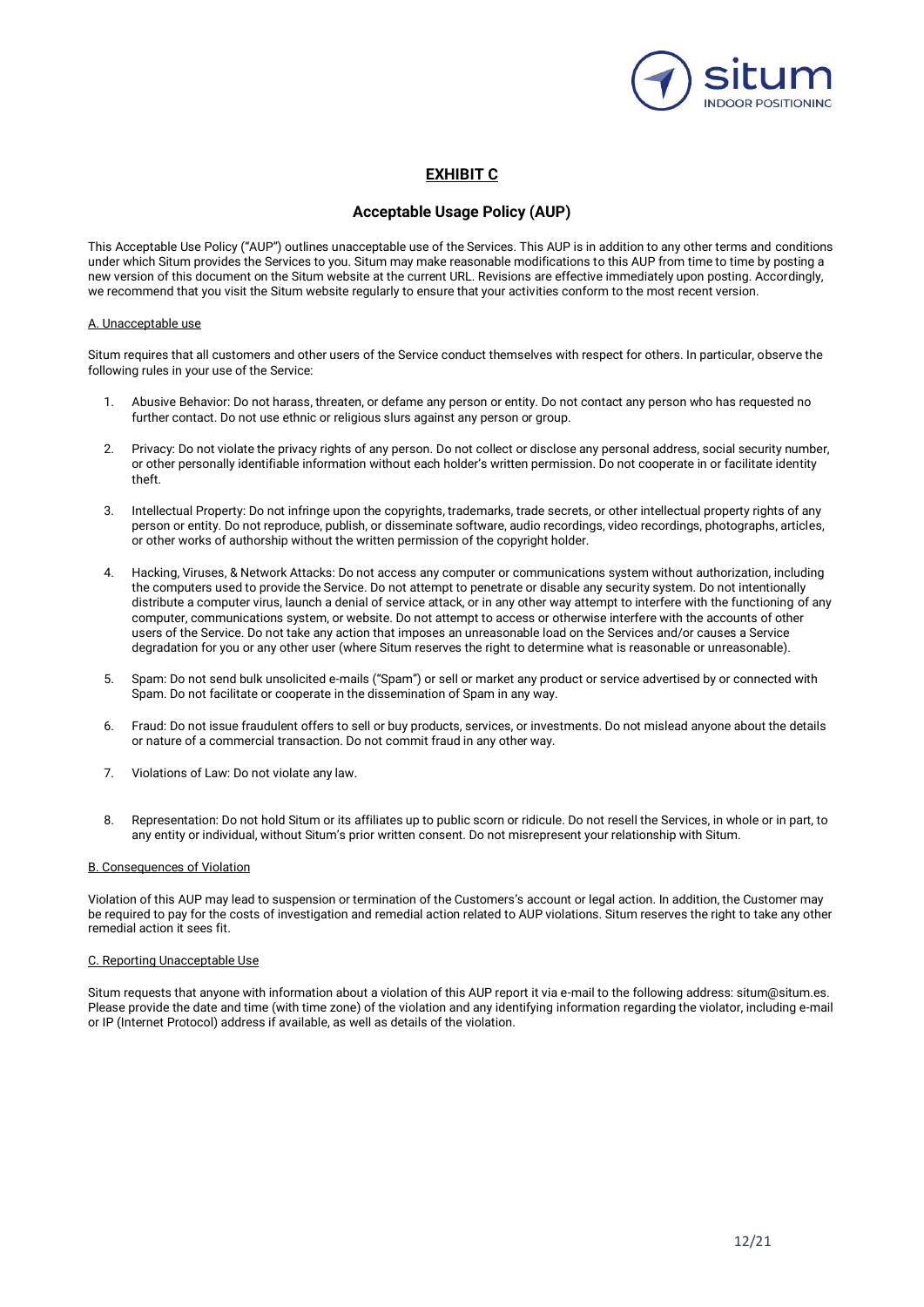

### **EXHIBIT D**

### **DATA PROCESSING AGREEMENT**

This Data Processing Agreement ("DPA") forms part of the Master Subscription Agreement (the "Agreement") between the Customer and SITUM TECHNOLOGIES S.L. ("Situm") to reflect the parties agreement in regards to the processing of Personal Data during the provision of the Subscriptions Services (the "Services") to the Customer and in accordance with the requirements of the EU Regulation 2016/769 of the European Parliament and of the Council of 27 April 2016 on the protection of natural persons with regard to the processing of personal data and on the free movement of such data, and repealing Directive 95/46/EC (the "GDPR").

In the course of providing the Services, Situm (hereinafter referred to as the "DATA PROCESSOR") may process Personal Data on behalf of the Customer (hereinafter referred to as the "DATA CONTROLLER") and the Parties agree to comply with the following provisions with respect to any Personal Data, each acting reasonably and in good faith. This Data Processing Agreement shall apply to the services provided by Situm as well as any future contracted data processing services, which Situm provides on behalf of the Customer and to all other activities in which employees of Situm come into contact with, or may come into contact with personal data controlled by the Customer, or when the possibility of this contact cannot be ruled out.

The definitions in Art. 4 of the GDPR shall apply to all the terms used in this Data Processing Agreement.

### **EXECUTION**

This DPA consists of two parts: the main body of the DPA and the Annexes: Annex I "Scope of Data Processing", regarding the purpose and information about the processing of personal data on Situm Platform and Subscription Services (the "Services") and Annex II, about "The Sub-processors List".

Situm as a consequence of the provision of the Services detailed in the Agreement, will be able to carry out the processing of certain data owned by and responsibility of the Customer, and such Personal Data is subject to Data Protection Laws of the European Union, the European Economic Area and/or their member states, Switzerland and/or the United Kingdom (referred herein as "Customer Data").

By accepting the Agreement, the Customer enters into this DPA on behalf of itself and, to the extent required under applicable Data Protection laws and regulations, in the name and on behalf of its Authorized Affiliates, if and to the extent SITUM processes Personal Data for which such Authorized Affiliates qualify as the DATA PROCESSOR.

Now, therefore, and in order to comply with the personal data protection legislation, and in particular, with the GDPR, the Parties agree to enter into this Agreement pursuant to the following:

### **TERMS**

### **1. OBJECT:**

The object of this Data Processing Agreement is to define the conditions under which the DATA PROCESSOR shall process the personal data necessary to provide the Services contracted by the DATA CONTROLLER in accordance with the provisions of Article 28 GDPR and other data protection legislation. This treatment will be carried out on personal data of which the DATA CONTROLLER is the owner in accordance with what is set forth in Annex I, for the provision of the Subscription Services, and provides to the DATA CONTROLLER.

### **2. OBLIGATIONS OF THE DATA PROCESSOR:**

The DATA PROCESSOR shall process the personal data resulting from the provision of the Subscription Services in accordance with the following obligations:

It shall limit its activities to those necessary to provide the contracted Service to the DATA CONTROLLER, as set out in the Agreement and their Annexes, these being understood as inseparables parts thereof.

In particular, it shall at all times process the personal data in the manner set out in the instructions given to it by the DATA CONTROLLER, and as provided for in the applicable personal data protection laws, even with respect to the transfer of personal data to another country or to an international organization, unless it is obliged to do so by virtue of the European Union or Member State Laws applicable to the DATA PROCESSOR, in which case the DATA PROCESSOR shall inform the DATA CONTROLLER of that legal requirement before processing the data.

If the DATA PROCESSOR considers that any of the instructions contravene the GDPR or any other European Union or Member States data protection legislation it shall inform the DATA CONTROLLER immediately.

- It shall not process any other personal data or apply or use the data for any purpose other than to provide the Services or use the data for its own purposes.
- It shall provide the necessary training in personal data protection to the personnel authorized to process the personal data.
	- The DATA PROCESSOR shall keep a written register of processing activities in accordance with Art. 30 GDPR, containing:
		- o The name and contact data of the DATA CONTROLLER and the DATA PROCESSOR and, as applicable, of the representatives of the DATA CONTROLLER and the DATA PROCESSOR, and, if necessary, of the data protection officer.
		- o The processing categories established.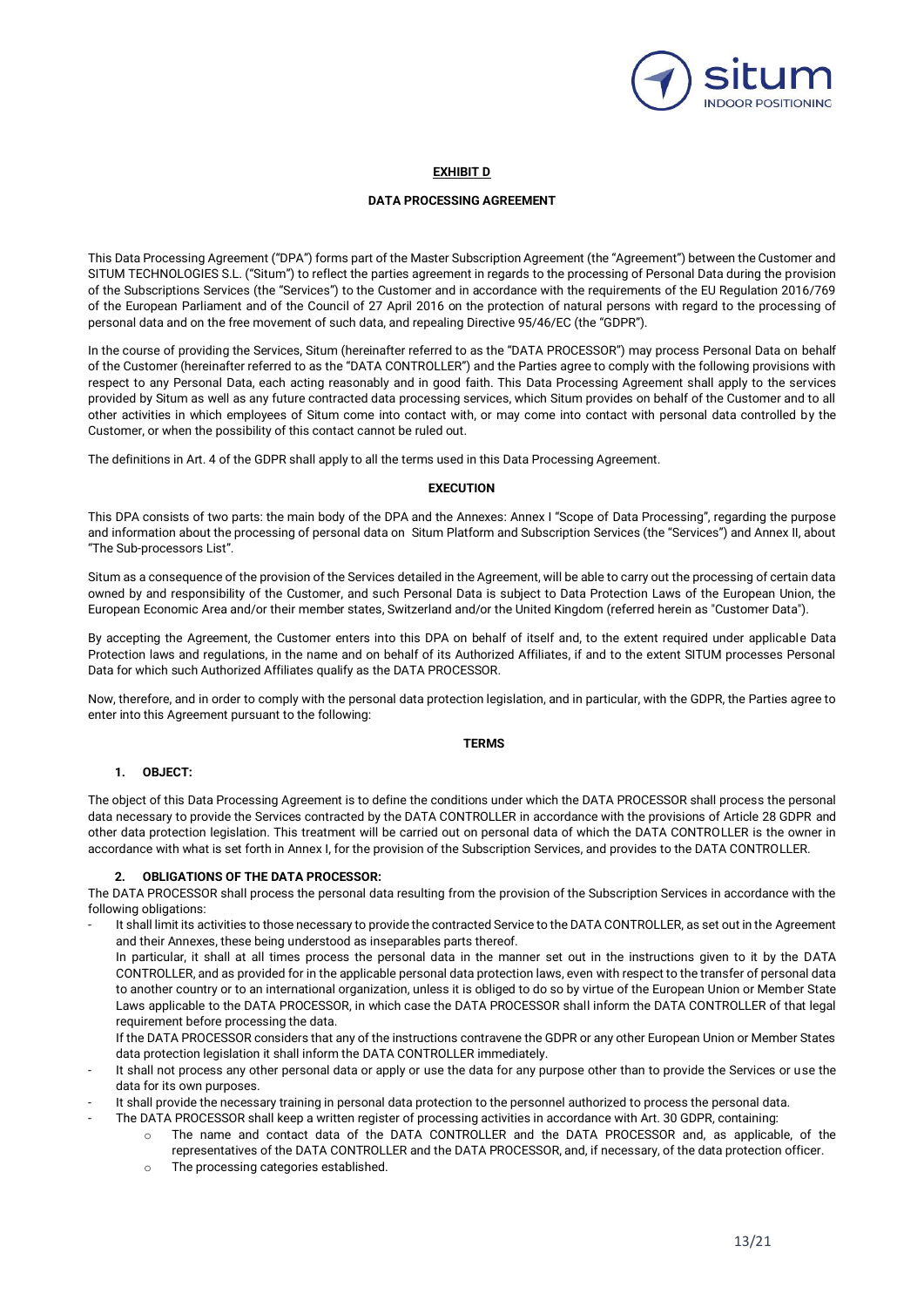

- o Transfers of personal data to other countries or international organizations, as the case may be, including the name of the country or international organization and documentation containing the appropriate guarantees. In the event of having to transfer personal data to another country or to an international organization, by virtue of any Union or Member State Law applicable to it, it shall notify to the DATA CONTROLLER that legal requirement beforehand, except if that Law forbids this due to important reasons of public interest.
- $\circ$  A general description of the technical and organizational security measures in relation to:
	- The pseudonymisation and encryption of personal data, when necessary.
	- The capacity to rapidly restore the availability and access to personal data in the event of a physical or technical incident.
	- The capacity to guarantee permanent confidentiality, integrity, availability and resilience of the processing systems and services.
	- The regular checking, assessment and valuation process regarding the efficacy of the technical and organizational measures to guarantee security during processing.
- It shall keep under control and safeguard the personal data supplied by the DATA CONTROLLER to which it has access during the provision of the Services and shall not disclose, transfer or any other way, communicate the data to any other persons, not even for conservation purposes.
- It shall provide support to the DATA CONTROLLER in implementing personal data impact assessments, when necessary.
- It shall support the DATA CONTROLLER in holding consultations with the control authorities, when necessary.
- The DATA PROCESSOR shall inform the DATA CONTROLLER of the requests of third parties to access, modify, erase or block data unless the laws applicable to the DATA PROCESSOR prohibit such disclosure. The communication will be made by email within 30 calendar days from receipt of the request. The same shall apply in the event of third party complaints or measures imposed by the competent supervisory authorities.
- The DATA PROCCESSOR has appointed a Data Protection Officer for the purposes of this DPA who could be reached at **[dpo@situm.es](mailto:dpo@situm.es)**

### **3. OBLIGATIONS OF THE DATA CONTROLLER:**

- The DATA CONTROLLER has the following obligations:
- It shall warrant that the processing of the personal data, including the transfer itself, has been and will continue to be carried out in accordance with the relevant provisions of the applicable data protection law (and, where applicable, has been notified to the authorities of the Member State where the Customer is established) and does not violate the relevant provisions of that State.
- Will ask for the consent of the users previously to the treatment, complying the requirements established at GDPR and being the responsible of provide to the final users the information about the processing of personal data in accordance with article 13 GDPR.
- It shall deliver the data to be processed subject to the terms of this Agreement to the DATA PROCESSOR. The DATA CONTROLLER expressly exempts Situm from any responsibility in relation to the personal data that the Data Controller stores on its servers and/ or processes through the computer applications that are installed in its system.
- It shall supervise the processing, including the conducting of inspections and audits, and establish the instructions regarding the purpose of the processing. This DPA represents the DATA CONTORLLER's complete and final instruction to the DATA PROCESSOR in relation to Personal Data and that additional instructions outside of the scope of DPA would require prior written agreement between the parties. Instructions shall initially be specified in the DPA and may, from time to time thereafter, be amended, amplified or replaced by DATA CONTROLLER in separate written instructions.
- It shall make all the necessary preliminary consultations before the beginning of the processing.
- It shall analyze the risks that could arise from the processing service assignment and on the basis of that analysis, report to the DATA PROCESSOR of the technical and organizational measures to be implemented in order to provide the assigned processing service. Before and during the whole processing operation, it shall ensure that the DATA PROCESSOR complies with the GDPR. If necessary, it shall make an assessment of the personal data impact of the processing operations to be carried out by the DATA **PROCESSOR**

### **4. SECURITY OF THE PERSONAL DATA:**

The DATA PROCESSOR shall implement the security measures and mechanisms set out in Article 32 GDPR to:

- Guarantee the permanent confidentiality, integrity, availability and resilience of the processing systems and services.
- Rapidly restore availability and access to personal data in the event of a physical or technical incident.
- Regularly check, evaluate and assess the technical and organizational methods implemented to guarantee security in processing.
- Pseudonymisation and encryption of personal data, as required.

### **5. DATA SECURITY BREACHES:**

The DATA PROCESSOR shall inform the DATA CONTROLLER without undue hesitation and in any case, within 48 hours, of any security breaches with respect to the personal data in its charge which comes to its notice, including relevant information for documenting and reporting the incident.

The DATA PROCESSOR shall provide at least the following information, if it has it:

- A description of the nature of the personal data security breach, including, if possible, the categories and approximate number of affected interested parties and the categories and approximate number of affected personal data records.
- The name and contact data of the data protection supervisor or another contact point where more information can be obtained.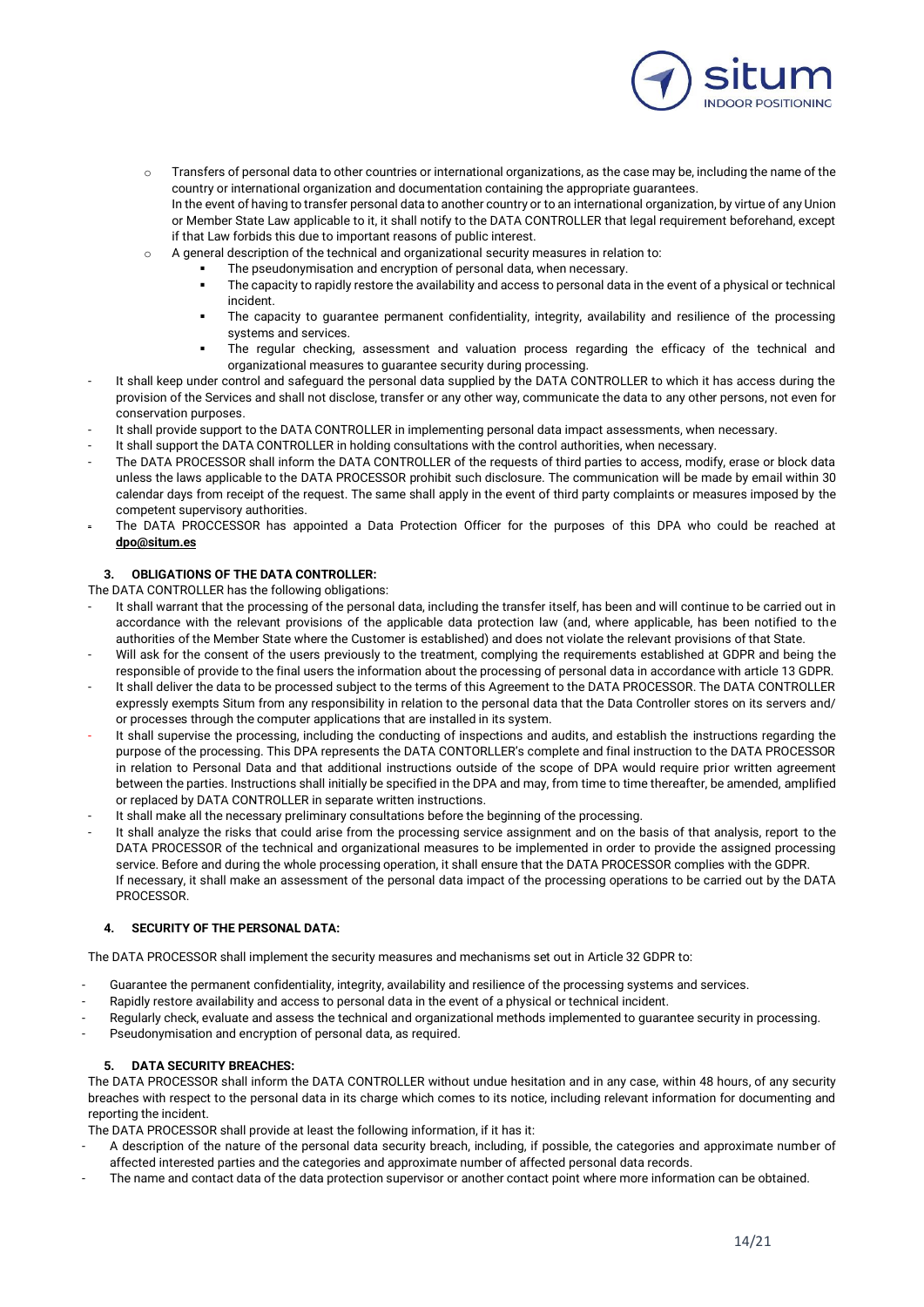

- A description of the measures taken or proposed to remedy the personal data security breach, including, as necessary, measures taken to mitigate any negative effects.
- A description of the possible consequences of the personal data security breach.

If it is not possible to provide the information simultaneously, and if not provided simultaneously, the information shall be furnished gradually without undue delay, and in all cases, within 24 hours.

### **6. SUB-PROCESSORS:**

The DATA PROCESSOR is only authorized to subcontract the provision of services entailing the processing's object to the Agreement, and with the companies identified at ANNEX II "the Sub-Processors list".

To subcontract with other companies, the DATA PROCESSOR must communicate it to the DATA CONTROLLER by writing, clearly and unambiguously identifying the sub-processor company and their contact information. Said subcontracting may be carried out in case the DATA CONTROLLER does not manifest its opposition within a period of thirty (30) calendar days.

The subcontractor, who also has the status of Data Processor, is equally bound to comply with the obligations established in this document for the DATA PROCESSOR and the instructions issued by the DATA CONTROLLER. The DATA PROCESSOR warrants that the new sub-processor will be subject to the same conditions (instructions, obligations, security measures,...), regarding the adequate processing of personal data and the guarantee of the rights of the people affected by the processing in accordance with article 28 of the GDPR.

### **7. INTERNATIONAL DATA TRANSFER:**

The DATA PROCESSOR may not transfer or authorize the transfer of Data to countries outside the EU and/or the European Economic Area (EEA) without the prior written consent of the DATA CONTROLLER. If personal data processed under this Agreement is transferred from a country within the European Economic Area to a country outside the European Economic Area, the Parties shall ensure that the personal data are adequately protected. To achieve this, the Parties shall, unless agreed otherwise, rely on EU approved standard contractual clauses for the transfer of personal data.

#### **8. AUDIT:**

For the purposes of checking the level of compliance by the DATA PROCESSOR with the terms set forth in the applicable legislation and in this Agreement, the DATA CONTROLLER may request the performing of audits, alone or through an independent auditor authorized by the DATA PROCESSOR. The DATA CONTROLLER shall notify the DATA PROCESSOR through any channel of its wish to perform such audits at least thirty (30) working days before the planned audit date.

In this regard, The DATA CONTROLLER may ask the DATA PROCESSOR for the necessary information to evaluate its level of compliance, and, in particular, evidence of compliance with the provisions of the legislation applicable to the Agreement and with the terms of the present Agreement.

The DATA PROCESSOR shall cooperate diligently and facilitate access to and the obtaining of the necessary information in response to the needs of the DATA CONTROLLER. The evidence and documentation obtained during the audit shall be stored in a repository owned by the DATA PROCESSOR to guarantee the non-disclosure and security of the information, in keeping with the present state of technology. By way of example, and without limit, at the request of the DATA CONTROLLER, the DATA PROCESSOR shall provide the following information/documentation:

- The duly-updated certificates set out in Article 42 of the General Data Protection Regulation, in the event of obtaining such certificates as set out in Annex 1 of this PDA, and submission of the audit reports it is obliged to present in accordance with said certificates.
- In the event that the DATA PROCESSOR has declared its adhesion to Codes of Conduct, the data related to its adhesion.
- Certificates and standards held by the DATA PROCESSOR in relation to information security.
- Internal or external audit reports prepared by the DATA PROCESSOR regarding data protection and/or information security.
- Protocols, policies, manuals and procedures regulating the data processing activities of the DATA PROCESSOR.
- A list specifying the controls and indicators implemented in the information systems used by the DATA PROCESSOR.

If, as a consequence of the audit, the DATA CONTROLLER detects any breach, pursuant to current law and the terms of the present PDA, it may, at its sole discretion and depending on the gravity of the breach:

- Request the DATA PROCESSOR to remedy the detected breach immediately by preparing a correction plan which shall be implemented within a certain time not exceeding one month, and the DATA PROCESSOR shall provide the DATA CONTROLLER with evidence accrediting the resolution thereof.
- Proceed to the early termination of the Service as set out in the principal Agreement. In this case, the DATA PROCESSOR shall return to the DATA CONTROLLER the proportional part of the amounts received for all services not effectively provided.

### **9. OBLIGATION TO RETURN OR DESTROY THE DATA:**

Once the provision of the service object of the Agreement has been completed, the DATA PROCESSOR undertakes to destroy any information that contains personal data and that has been transmitted by the DATA CONTROLLER for the provision of the Subscription Services. For this purpose, it will apply the appropriate measures to guarantee that the data incorporated to the different supports are irretrievable.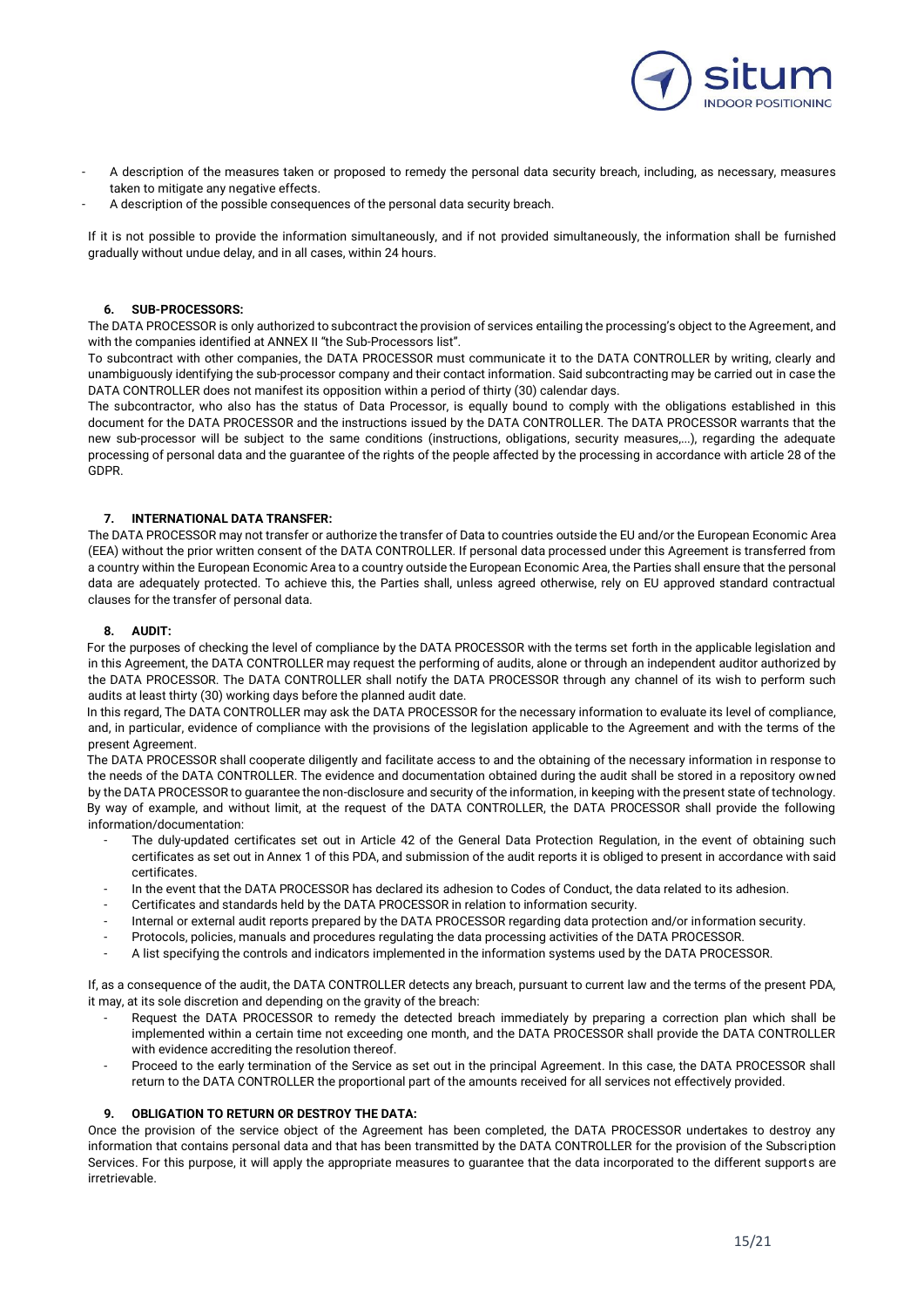

Once destroyed, the DATA PROCESSOR shall issue a certificate of destruction to the DATA CONTROLLER where the information, physical media and documentation destroyed will be related.

However, as foreseen in the previous paragraph, the DATA PROCESSOR may keep the data and information processed, duly blocked, in the event that liabilities could arise from their relationship with the DATA CONTROLLER.

After the expiration of the limitation period for the actions that led to the retention of data, the DATA PROCESSOR shall proceed with its destruction as described in the previous paragraphs.

### **10. INFORMATION OBLIGATION:**

It is the responsibility of the DATA CONTROLLER to facilitate the right of information at the time of the data collection.

### **11. RIGHTS OF INTERESTED PARTIES:**

The DATA PROCESSOR shall assist the DATA CONTROLLER in responding to the exercise of interested parties' rights, within 72 hours from the receipt, so that the DATA CONTROLLER may duly resolve said request.

### **12. RESPONSIBILITIES:**

The DATA PROCESSOR agrees to fulfil the obligations established in this Agreement and in the applicable legislation, in connection with this processing service assignment.

Pursuant to the terms of Article 28.10 GDPR and other applicable data protection legislation, if the DATA PROCESSOR breaches the terms of the GDPR in determining the purposes and means of the processing, it shall be held responsible for the processing, with respect to such processing.

### **13. CONFIDENTIALITY OBLIGATION:**

The obligation of secrecy and confidentiality arising from this DPA shall be binding on the DATA PROCESSOR during the Agreement term and shall, depending on the type of information, be extended for the maximum terms provided for in the applicable legislation.

The DATA PROCESSOR warrants that the persons authorized to process personal data expressly agree in writing to respect the confidentiality and to comply with the respective security measures which the DATA CONTROLLER shall issue in due time.

Authorized person refers to any person who, apart from the legal relationship with the DATA PROCESSOR, may have to the data to be processed, by any means.

The DATA PROCESSOR shall make available to the DATA CONTROLLER documentation accrediting compliance with the obligation established in the preceding sections.

#### **14. PROTECTION OF THE PERSONAL DATA OF THE PARTIES' REPRESENTATIVES:**

The personal data of the Parties representatives shall be processed, respectively, by the entities identified on the Agreement or on the complementary documents, which shall act independently, as the parties responsible for the processing thereof. Such data shall be processed in accordance with the rights and obligations set out in this DPA, without taking automated decisions that could affect these representatives. Therefore, the legal basis of the processing is to fulfil that contractual relationship, with this purpose to execute the Agreement.

The personal data shall be kept during the term of the contractual relationship established herein and shall be processed only by the parties and by those third parties who are legally or contractually obliged to communicate them (as is the case of third party service providers who have been entrusted with any service related to the management or execution of the Agreement).

The Parties representatives may, pursuant to the terms set forth by current law, exercise their rights of access, rectification and erasure of data, and establish restrictions on the processing of their personal data, object to the same or request the portability of their data by writing to each of the Parties at the addresses specified. In the event they are not satisfied with the response received from the Parties after previously exercising any of the above rights, they may submit a complaint to the Spanish Data Protection Agency or any other competent authority.

The Parties representatives may contact the Data Protection Officer of SITUM by sending an email to: dpo@situm.com

#### **15. ENTRY INTO FORCE:**

In case that this DPA were applicable to the Subscription Services, the DPA will take effect from the Agreement Effective Date until the end of Situm's provisioning of the Services to the Customer, including, if applicable, any period during which the Services may have been suspended and any post-termination period (namely 60 calendar days) during which Situm may continue providing Services for transitional purposes. The DPA will automatically expire upon the deletion of all Customer Data by Situm.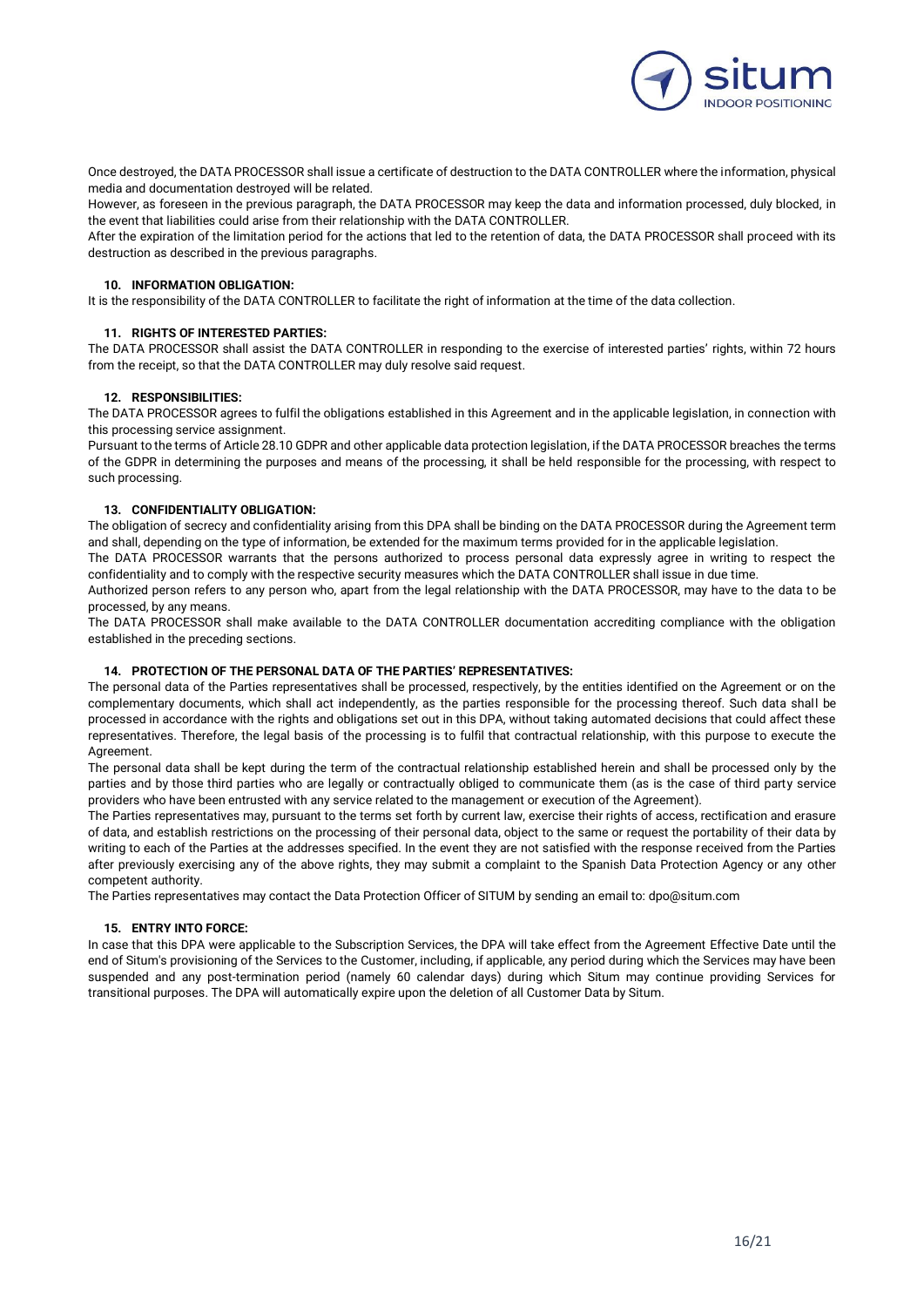

#### **ANNEX I**

### **Scope of Data Processing**

#### **Subject-matter of data processing:**

The subject matter of this Data Processing Agreement is the Personal data that the Customer provides to the Data Processor in order to carry out the Subscription Services. The main activities that provide the Services that may contain personal data are the following:

- The provisioning of the Services ("*SITUM PLATFORM" and "SUBSCRIPTION SERVICES"*) as established in the Agreement.
- The improvement of the Services, as well as the product and commercial strategy as a result of the use of the Services.
- Technical support and other inquiries pursuant to the Agreement and as further instructed by Customer in its use of the Services.

The Customer is the only responsible for the Information and undertakes any liabilities related to the Information and the personal data it may content. In this regard, the Customer warrants that it is able to carry out all the uses necessaries to the Data Processor. The processing that arise from the use of the Services is a result of the information that provides the Customer´s mobile devices for the User profiles. The information accessible through the Service can be grouped into this categories that includes the types of personal data:

- Data related to mobile device:
	- o Anonymized unique device identifier
	- o Detailed device model information, such as brand, model and information of the sensors (e.g. hardware and firmware versions)
	- o Operating system and battery level.
	- o Sensor data readings
	- o Information about nearby items, included Wi-Fi and BLE signal data
	- o Information about the mobile network, such as operator name, network type and signal quality.
	- o Location Data.
	- o Identifying information of the App: name, version and package.
	- o Identifying information of Situm SDK, including application version number.
- Data related to user's web panel:
	- o Email address and password
	- o Operating system.
	- o Browser type and settings.
	- o Cookies, according to Situm cookies policy (https://situm.es/en/cookies )
	- o Contact information provided by the user: name, encrypted password, surname, email, mobile number.
- Other information:
	- o Buildings cartography, included the location, dimensions, floor plans, points of interest, events and navigation routes.
	- o Information about user interactions with Situm Services, including device IP, accessed URLs, bug reports, system activity and exact time of access.
	- o Logos, styles, visual themes
- In case the user registers in Situm Dashboard and activates the module "Workforce Tracking":
	- Name and surname of the Users created under the module.
	- Historical relationship of devices to which each User has been associated and name assigned to each device.
	- Organization to which each User belongs and role of the User as specified in the Platform.
	- Start and end time of work shifts.
	- Work patrols and compliance analytics.
	- Alarms generated by the Users, directly or indirectly.

### **Duration of data processing:**

Data processing shall be carried out as long as the Services are provided and until the provisions set forth in clause 9 of the Data Processing Agreement have been fulfilled. This shall be subject to any rules that may require the Data Processor to apply longer data retention periods in order to fulfill legal obligations.

#### **Purpose of data processing:**

The Customer is interested in taking advantage from all the Service functionalities of the Subscription Services, therefore Situm will process the personal data as necessary to perform the Subscription Services pursuant to the Agreement. The Customer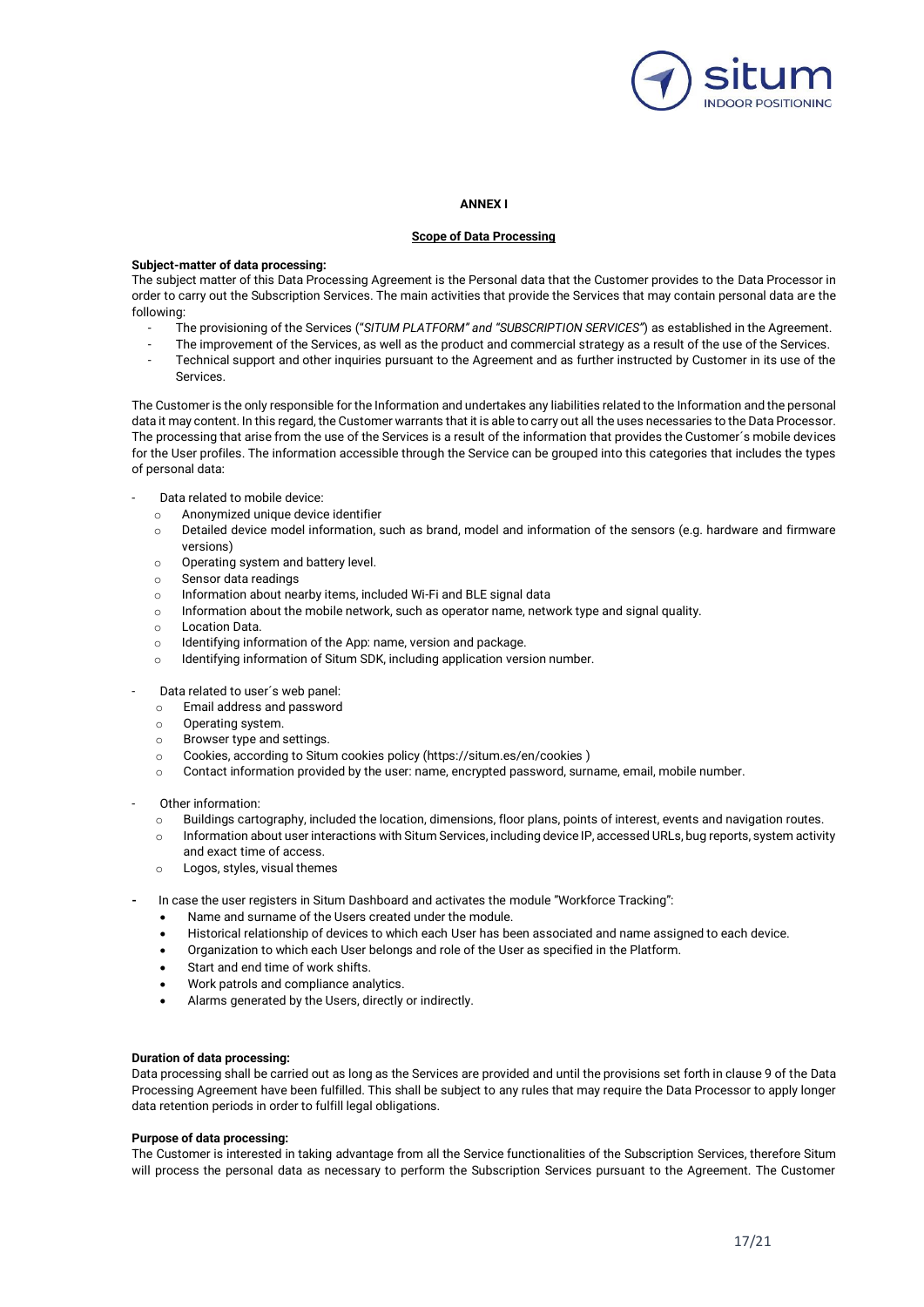

entrusts the processing of the Information that may contain personal data to the Data Processor, in order to allow an adequate use of the Subscription Services.

The processing operations performed on the personal data will depend on the scope of the Customer subscription Services and its particular configuration. Such processing operations as necessary to Situm to provide the subscription Services may include the following: collecting, recording, organizing, storage, use, disclosure, transmission, combining, retrieval, consultation, archiving and/or destruction.

### **Categories of Data Subjects:**

The categories of data subjects whose personal data may be processed in connected whit the Subscription Services are determined and controlled by the Customer in its sole discretion and may include but not limited to:

- Prospects, customers, business partners and vendors of the Customer (who are natural persons and legal entities);
- Employees or contact persons of the Customer's prospects, customers, business partners and vendors;
- Employees, agents, advisors, freelancers of the Customer (who are natural persons);
- Customer's Users authorized by the Customer to use the Services;
- Individuals who transmit data through the Services, including individuals collaborating and communicating with the Customer or Customer's end users;
- Individuals whose data is provided to Situm through the Services by or at the direction of the Customer or by the Customer's end users.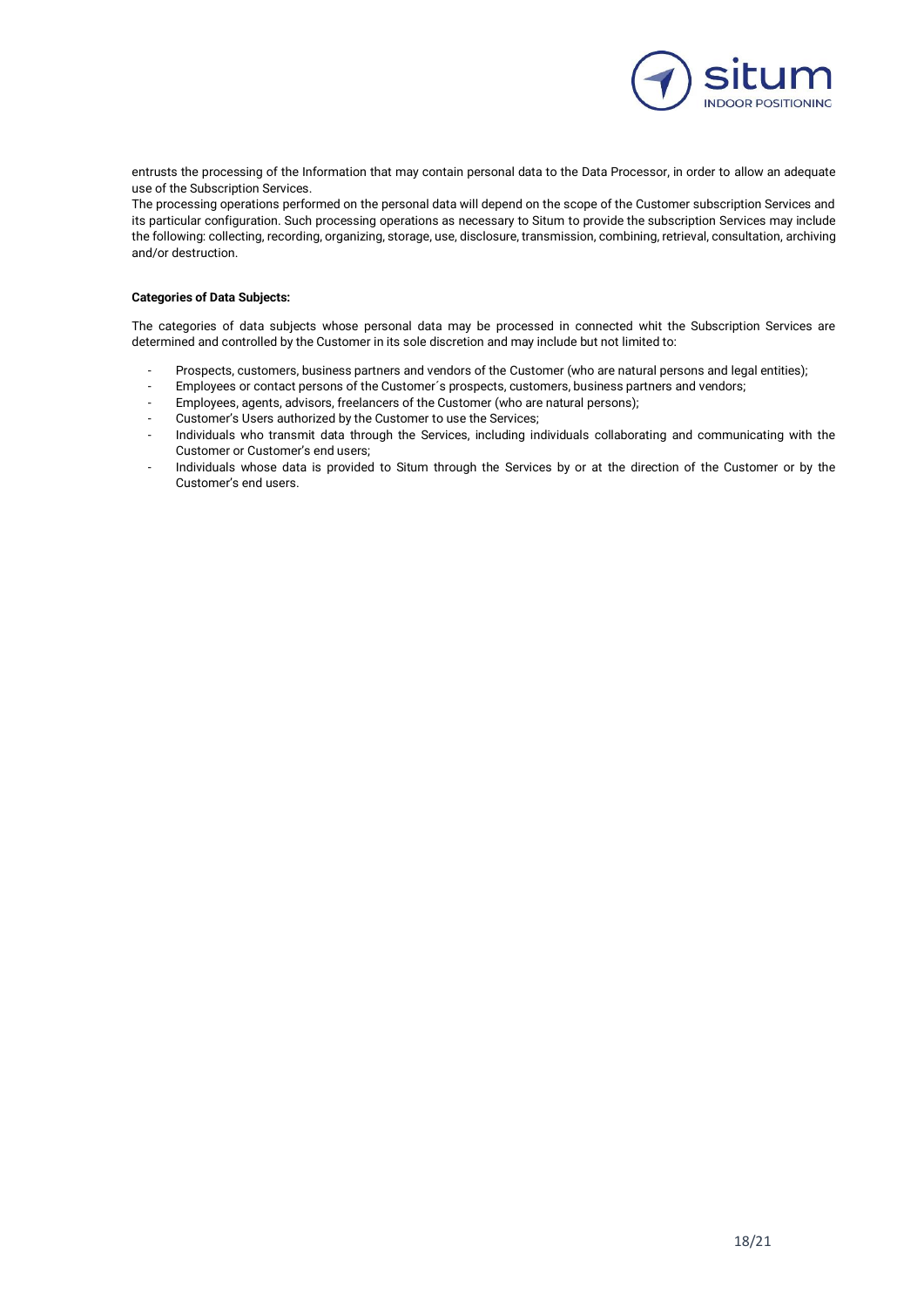

## **ANNEX II**

## **"The Sub-processors List"**

| PREFAPP CLOUD CONSULTING S.L  |                                                                                                         |
|-------------------------------|---------------------------------------------------------------------------------------------------------|
| <b>CONTACT DETAILS:</b>       | Address: rúa Devesa, nº49, Santiago de Compostela (A Coruña),                                           |
|                               | Email: info@4eixos.con                                                                                  |
| PURPOSE OF                    | - Support on monitoring, improving and maintenance of the Situm Platform.                               |
| PROCESSING:                   | - Support on ensuring integrity of backup copies and restore in case of data loss.                      |
| <b>INTERNATIONAL</b>          | This Company does not perform international transfers.                                                  |
|                               |                                                                                                         |
| <b>TRANSFERS:</b>             |                                                                                                         |
| <b>GDPR COMPLIANCE:</b>       | In order to comply with the provisions of the Data Protection regulation this company signed a contract |
|                               | the requirements established in article 28 GDPR.                                                        |
| <b>APPLE INC.</b>             |                                                                                                         |
| <b>CONTACT DETAILS:</b>       | https://www.apple.com/legal/privacy/en-ww/                                                              |
| PURPOSE OF                    | iOS Library: Provider for the software integration and improvement of the Situm SDK service at iOS.     |
| PROCESSING:                   |                                                                                                         |
| <b>INTERNATIONAL</b>          | Apple can storage the data in any of its data centres and also, could transfer to internationals        |
| <b>TRANSFERS:</b>             | subsidiaries, including those based in United States.                                                   |
| <b>GDPR COMPLIANCE:</b>       | Guarantees the compliance of the GDPR and the respect for the standard clauses approved by the          |
|                               | European Commission that guarantee the application of safety measures regarding treatment. For          |
|                               | information<br>https://www.apple.com/legal/privacy/en-ww/<br>more<br>visit:                             |
|                               | https://www.apple.com/legal/privacy/en-ww/governance/                                                   |
| MICROSOFT.                    |                                                                                                         |
| <b>CONTACT DETAILS:</b>       | http://www.microsoftvolumelicensing.com/DocumentSearch.aspx?Mode=3&Document TypeId=31                   |
|                               | https://privacy.microsoft.com/en-gb/privacystatement                                                    |
| PURPOSE OF                    | AZURE: cloud hosting provider, storages data and backup copies of SITUM PLATFORM.                       |
| PROCESSING:                   | OFFICE365: webmail provider, used to send automatic emails to users (e.g. account verification/recover  |
| INTERNATIONAL TRANSFERS:      | Data transfers outside the European Economic Area are not contemplated by MICROSOFT.                    |
|                               |                                                                                                         |
|                               | The data centre used by the AZURE service is located on the Western Europe region of Microsoft Azure:   |
|                               | https://azure.microsoft.com/es-es/global-infrastructure/geographies/                                    |
| <b>GDPR COMPLIANCE:</b>       | Microsoft guarantees the compliance of the GDPR and the respect for the standard clauses approved       |
|                               | by the European Commission that guarantee the application of safety measures regarding treatment.       |
|                               | The standard clauses adopted by Microsoft has been approved by the Article 29 Working Party. Has        |
|                               | also implemented the ISO/IEC 27001 and the ISO/IEC 27018. For more information:                         |
|                               | https://www.microsoft.com/en-us/trust-center/privacy/gdpr-overview                                      |
| GOOGLE LLC.                   |                                                                                                         |
| <b>CONTACT DETAILS:</b>       | https://www.google.com/analytics/terms/es.html                                                          |
| <b>PURPOSE OF</b>             | Google Analytics: Aggregated analysis of the use of Situm Dashboard tool from the Situm Platform.       |
| PROCESSING:                   |                                                                                                         |
| <b>INTERNATIONAL</b>          | Google can storage the data in any of its data centres, including those based in United States:         |
| <b>TRANSFERS:</b>             | www.google.com/about/datacenters/inside/locations/index.html                                            |
| <b>GDPR COMPLIANCE:</b>       | Google complies with certain data protection legal frameworks, such as the EU-EE Privacy Shield         |
|                               |                                                                                                         |
|                               | frameworks and UE. Switzerland - USA. Google informs that the Data Controller for the data of users     |
|                               | who have their habitual residence on European Economic Area or Switzerland is "Google Ireland           |
|                               | Limited", unless otherwise is stipulated at the specific privacy agreement from a Service. In addition, |
|                               | Google stipulates that complies with standard clauses approved by EU Commission for the users of        |
|                               | their business services, such as G-Suite and Google Cloud Platform. For more information related to     |
|                               | the processing: https://privacy.google.com/businesses/compliance/?hl=es#!?modal_active=none             |
|                               |                                                                                                         |
| <b>GOOGLE IRELAND LIMITED</b> |                                                                                                         |
| <b>CONTACT DETAILS:</b>       | https://policies.google.com/privacy                                                                     |
|                               | https://cloud.google.com/maps-platform/terms                                                            |
|                               |                                                                                                         |
| PURPOSE OF                    | Google Play Services- integration software provider that improves the service of Situm SDK & Apps at    |
| PROCESSING:                   | Android.                                                                                                |
|                               | Google Maps: Provide mapping services in: 1) Situm Apps using the Maps SDK for Android/iOS, 2)          |
|                               | Situm Dashboard using the Maps Javascript API.                                                          |
| <b>INTERNATIONAL</b>          | Google can storage the data in any of its data centres, including those based in United States:         |
| TRANSFERS:                    | www.google.com/about/datacenters/inside/locations/index.html                                            |
|                               |                                                                                                         |
| <b>GDPR COMPLIANCE:</b>       | Google complies with certain data protection legal frameworks, such as the EU-EE Privacy Shield         |
|                               | frameworks and UE. Switzerland - USA. Google informs that the Data Controller for the data of users     |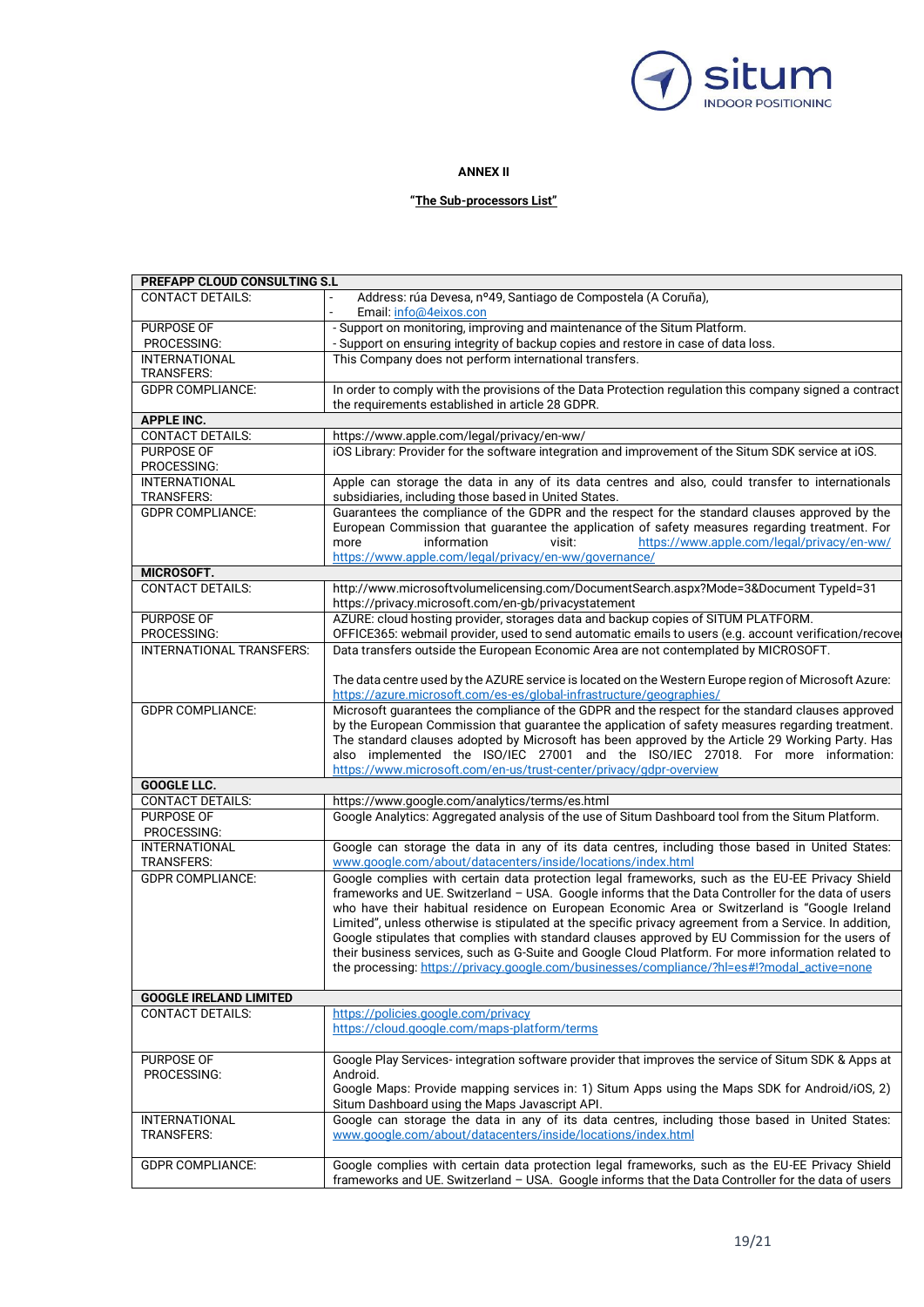

|                                          | who have their habitual residence on European Economic Area or Switzerland is "Google Ireland<br>Limited", unless otherwise is stipulated at the specific privacy agreement from a Service. In addition,<br>Google stipulates that complies with standard clauses approved by EU Commission for the users of<br>their business services, such as G-Suite and Google Cloud Platform. For more information related to<br>the processing: https://privacy.google.com/businesses/compliance/?hl=es#!?modal_active=none<br>https://cloud.google.com/security/gdpr?hl=es                                                                  |
|------------------------------------------|-------------------------------------------------------------------------------------------------------------------------------------------------------------------------------------------------------------------------------------------------------------------------------------------------------------------------------------------------------------------------------------------------------------------------------------------------------------------------------------------------------------------------------------------------------------------------------------------------------------------------------------|
| <b>GOOGLE IRELAND LIMITED - Firebase</b> |                                                                                                                                                                                                                                                                                                                                                                                                                                                                                                                                                                                                                                     |
| <b>CONTACT DETAILS</b>                   | https://firebase.google.com/support/privacy<br>https://firebase.google.com/terms/                                                                                                                                                                                                                                                                                                                                                                                                                                                                                                                                                   |
| PURPOSE OF PROCESSING                    | The following sub-services are used:<br>- Crashlytics subservice. Register application events in order to debug issues and improve the Service.                                                                                                                                                                                                                                                                                                                                                                                                                                                                                     |
|                                          | - Remote config. Notify users of a new application version available under certain circumstances, in<br>order to help users to be up-to-date.                                                                                                                                                                                                                                                                                                                                                                                                                                                                                       |
|                                          | - Google Analytics for Firebase. Aggregated analysis of the use of the Apps.                                                                                                                                                                                                                                                                                                                                                                                                                                                                                                                                                        |
| INTERNATIONAL TRANSFERS                  | Google will store the data in data centres located in the European Economic Area for residents of such<br>regions. Please find the data centre locations at https://cloud.google.com/about/locations/ and<br>https://www.google.com/about/datacenters/locations/index.html"                                                                                                                                                                                                                                                                                                                                                         |
| <b>GDPR COMPLIANCE</b>                   | Google establishes compliance with the protection standard of certain countries for the international<br>transfer of data, such as the Privacy Shield for the transfer between the European Economic Area and<br>the United States. Google informs that the Data Controller for the treatment carried out in the EU is<br>"Google Ireland Limited", unless otherwise provided in a specific agreement. In addition, it guarantees<br>compliance with the standard clauses approved by the European Commission, for more information<br>visit:<br>you<br>https://privacy.google.com/businesses/compliance/?hl=es#!?modal active=none |
| <b>FROALA</b>                            |                                                                                                                                                                                                                                                                                                                                                                                                                                                                                                                                                                                                                                     |
| <b>CONTACT DETAILS</b>                   | https://www.ideracorp.com/legal/froala#tabs-2                                                                                                                                                                                                                                                                                                                                                                                                                                                                                                                                                                                       |
| PURPOSE OF PROCESSING                    | Rich text editor for user input in forms. Situm is exempt from any responsibility regarding the<br>information that the user states in these forms.                                                                                                                                                                                                                                                                                                                                                                                                                                                                                 |
| INTERNATIONAL TRANSFERS                  | Situm does not store any user data in Froala's servers.                                                                                                                                                                                                                                                                                                                                                                                                                                                                                                                                                                             |
| <b>GDPR COMPLIANCE</b>                   | Idera, Inc. and its affiliated companies, in wich is included Froala, is committed to complying with the<br>General Data Protection Regulation ("GDPR") as is stated at the "Froala Privacy Statement"<br>https://www.ideracorp.com/Legal/Froala/PrivacyStatement                                                                                                                                                                                                                                                                                                                                                                   |
| TINYBIRD DATA AND TECHNOLOGY SL          |                                                                                                                                                                                                                                                                                                                                                                                                                                                                                                                                                                                                                                     |
| <b>CONTACT DETAILS</b>                   | https://www.tinybird.co/privacy                                                                                                                                                                                                                                                                                                                                                                                                                                                                                                                                                                                                     |
| PURPOSE OF PROCESSING                    | Increase our data processing capabilities in order to offer a better Service. In particular, broadening our<br>analytics capacity in order to generate reports to the Client and improve our APIs.<br>Analize the usage of the Situm Platform performed by the Client and its Users, in order to gain insights<br>to improve the Services, provide a better and more personal support and sales experience, and detect<br>anomalous uses"                                                                                                                                                                                           |
| <b>INTERNATIONAL TRANSFERS</b>           | Tinybird will store the data in data centres located in the European Economic Area for residents of such<br>regions                                                                                                                                                                                                                                                                                                                                                                                                                                                                                                                 |
| <b>GDPR COMPLIANCE</b>                   | Guarantees the compliance of the GDPR and the application of safety measures regarding treatment.<br>For more information visit: https://www.tinybird.co/privacy                                                                                                                                                                                                                                                                                                                                                                                                                                                                    |
| MAPBOX INC. & MAPBOX INTERNATIONAL INC.  |                                                                                                                                                                                                                                                                                                                                                                                                                                                                                                                                                                                                                                     |
| <b>CONTACT DETAILS</b>                   | https://www.mapbox.com/legal/privacy                                                                                                                                                                                                                                                                                                                                                                                                                                                                                                                                                                                                |
| PURPOSE OF PROCESSING                    | Provide mapping services in Situm Dashboard using the MAPBOX APIs.                                                                                                                                                                                                                                                                                                                                                                                                                                                                                                                                                                  |
| INTERNATIONAL TRANSFERS                  | MAPBOX will store the data in data centres located in the European Economic Area for residents of<br>such regions. Also, MAPBOX could transfer to internationals subsidiaries, including those based in<br>United States as indicated at his DPA https://www.mapbox.com/legal/dpa/                                                                                                                                                                                                                                                                                                                                                  |
| <b>GDPR COMPLIANCE</b>                   | Guarantees the compliance of the GDPR and the application of safety measures regarding treatment.<br>For more information visit: https://www.mapbox.com/legal/privacy.<br>MAPBOX will apply the UE Standard Contractual Clauses for transfers of personal data from the<br>European Union, the European Economic Area and/or their member states, the United Kingdom and<br>Switzerland to countries which do not ensure an adequate level of data protection.                                                                                                                                                                      |